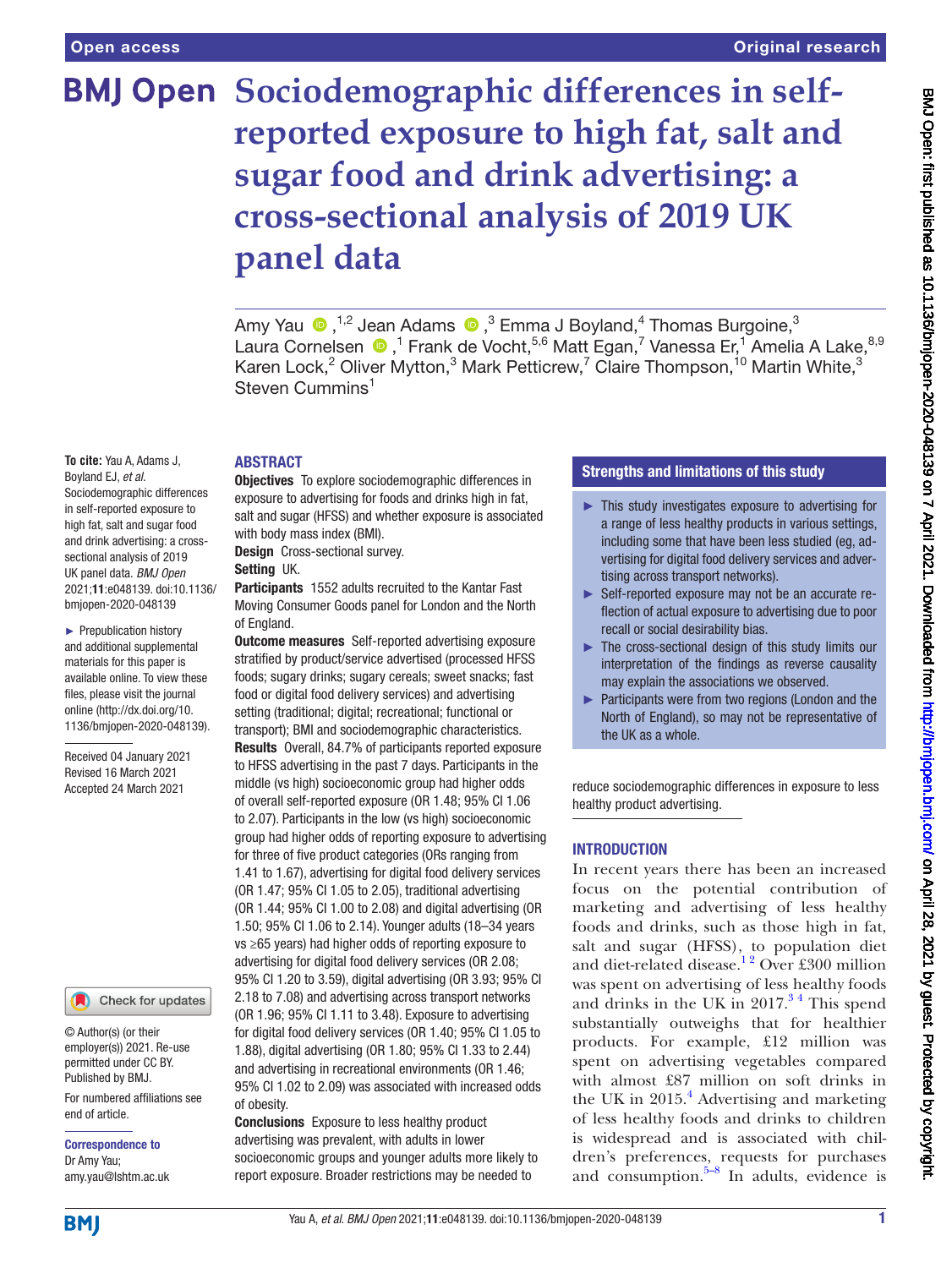mixed, but some studies have found that exposure to less healthy food and drink advertising influences purchasing and consumption, and normalises the consumption of less healthy foods and drinks. $9-14$  Advertising exposure may therefore be a plausible influence on obesity and diet-related non-communicable diseases.<sup>[15 16](#page-10-5)</sup> A systematic review found that children from ethnic minority and socioeconomically disadvantaged backgrounds were disproportionately exposed to advertising for less healthy foods.[17](#page-10-6) In adults, exposure to outdoor advertising and television advertising of less healthy foods is correlated with socioeconomic position in the UK.<sup>[18 19](#page-10-7)</sup> These findings suggest that differential exposure to less healthy advertising may be contributing to the higher burden of obesity and diet-related non-communicable diseases among lower socioeconomic groups. $20-22$ 

In response, the regulation of food and drink marketing and advertising has been increasingly promoted as a policy lever for obesity prevention by local and national governments and the WHO. $82324$  In the UK, policies have focused on highly processed HFSS products as determined by the Nutrient Profiling Model. $23\overline{25}$  However, restrictions on other advertising may also be needed. The use and advertising of digital food delivery services have increased dramatically in recent years.<sup>26</sup> These services often deliver takeaway fast-food or restaurant meals, which tend to be less healthy than home-prepared food. $27-29$  Therefore, regulating the promotion of digital food delivery services may also be a potential policy lever to reduce consumption of less healthy products.

A wide range of advertising channels are used by companies to promote their products and brand. The use of multiple advertising settings both reinforces the messaging and helps reach a wider audience.<sup>30</sup> Outdoor advertising is thought to reach 98% of the UK population at least once a week and is especially effective at reaching young, urban, affluent consumers.<sup>31</sup> Advertising across the Transport for London network generated £152.1 million in 2017/2018, accounting for 40% of London's outdoor advertising spend and 20% of outdoor advertising spend across the UK. $32$  Digital advertising has grown, with online advertisers spending £13.4 billion in 2018 in the UK, and is set to grow further. $3334$  Digital advertising has the advantage of allowing more customisation and is often targeted towards younger people, especially those in more disadvantaged areas. $35-37$  Advertising through more traditional media, such as television, remains popular with food companies and is considered cost-effective and wide reaching.<sup>[33](#page-11-3)</sup>

Obesity and diet quality are socially patterned, with greater prevalence of obesity and poorer diet quality associated with lower socioeconomic position.<sup>21</sup> <sup>38</sup> Socioeconomic inequalities in exposure to advertising of less healthy foods and drinks may be a mechanism for the generation of socioeconomic inequalities in diet and obesity. While there is some evidence that levels of exposure to outdoor advertising and television advertising for HFSS products differ by socioeconomic position, the

evidence base for sociodemographic correlates of advertising exposure in the UK remains limited. $18^{19}$  Very little research has been conducted to explore differences in exposure to a wider range of advertising settings, such as digital advertising and advertising across transport networks[.39](#page-11-5) Exposure to advertising for digital food delivery services is also poorly understood. Further, few studies have examined sociodemographic differences in advertising exposure beyond socioeconomic position. There has also been limited work that directly explores associations between exposure to less healthy food and drink advertising and obesity. In this paper, we address these gaps by using survey data from the UK (London and the North of England) to explore sociodemographic differences in: (1) overall exposure to less healthy food and drink advertising, (2) advertising exposure stratified by product category, (3) exposure to advertising for digital food delivery services, and (4) advertising exposure stratified by advertising setting. We then examine the association between advertising exposure and body mass index (BMI).

## **METHODS**

## **Data**

We used baseline cross-sectional data from a study evaluating the impact of restricting advertising of HFSS foods and drinks across the Transport for London network.<sup>32 40</sup> Data were from households recruited to the UK Kantar Fast Moving Consumer Goods panel for London and the North of England (n=1552 households). Our sample size was based on the maximum number of available households within the panel for the two regions. The main food shopper from each recruited household was asked to complete an online survey (between 10 and 18 February 2019) on recent exposure to advertising of less healthy foods and drinks. The response rate was 71%. Households were recruited to the consumer panel through stratified random sampling and were representative of the regions from which they were sampled on the basis of household size, number of children, socioeconomic position and age of main shopper.<sup>41 42</sup> Panel households are recruited by Kantar through post and email.<sup>42</sup>

## Sociodemographic characteristics

Based on self-reported survey data, participants were categorised by sociodemographic characteristics: sex (male and female), age group (18–34, 35–44, 45–54, 55–64 and ≥65 years), children <16 years in the household (yes or no), socioeconomic position and working status. For socioeconomic position, participants were classified according to the National Readership Survey (NRS) occupational social grade classification (A, B, C1, C2, D, E $^{13}$  We categorised NRS social grade into three socioeconomic groups: high (AB), middle (C1C2) and low (DE). For working status, we categorised participants into six categories: full-time employee, part-time employee, self-employed, retired, not looking for work or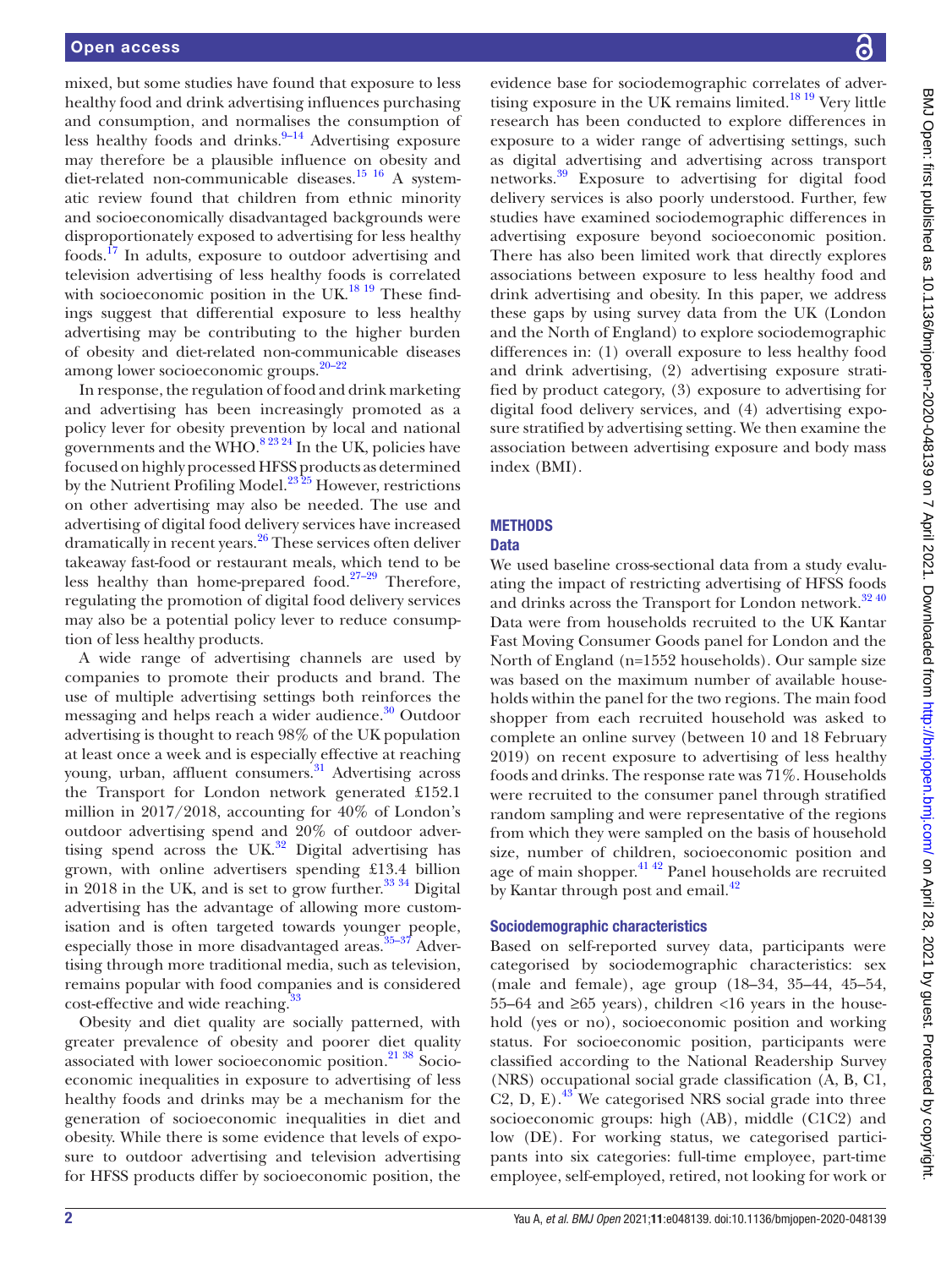unable to work (looking after home or family, long-term sick or disabled, away from work due to illness, maternity leave, holiday or unemployed and not looking for work) or other (government-sponsored training scheme, other paid work, student, actively looking for paid work or other).

#### Region

From household postcode data, participants were categorised as living in either London (Greater London) or the North of England (North West, North East, or Yorkshire and the Humber).

#### Measuring exposure to advertising

We assessed exposure to advertising for five of the most commonly advertised food and drink product categories of current policy concern: processed HFSS foods, sugary drinks, sugary cereals, sweet snacks and fast food.<sup>[44](#page-11-9)</sup> Definitions of the product categories used in the survey were adapted from the International Food Policy Study and are available in online supplemental table  $SI<sup>45</sup>$  In addition, exposure to advertising for digital food delivery services was assessed with a question on exposure to advertising for food delivery apps, with the market-leading services (Uber Eats, Deliveroo, Just Eat and Foodhub) listed as examples.

Survey questions were structured as follows: '*In the last 7 days, have you seen or heard advertisements for* [category] *in the following places?'* Within each question, 19 places where advertisements may have been seen or heard were specified. Using methods adapted from Forde *et al*, [12](#page-10-14) we recategorised the 19 places into five advertising settings prior to analysis: traditional advertising, digital advertising, advertising in recreational environments, advertising in functional environments and advertising across transport networks ([table](#page-2-0) 1). Participants were also able to report other places using free text. We allocated these text responses into the five advertising settings, treating the categories as mutually exclusive. Where there was

ambiguity in categorisation, advertising setting was categorised based on *where* the advertisement was seen or heard rather than what medium was used. For example, a digital advertisement *at a bus stop* was categorised as transport.

We coded advertising exposure into two categories: exposed or not. For overall exposure, participants who reported seeing or hearing advertisements for any of the six product/service categories (processed HFSS foods; sugary drinks; sugary cereals; sweet snacks; fast-food and digital food delivery services) were classified as exposed.

#### BMI and weight status

BMI (weight/height<sup>2</sup>) was calculated using self-reported height and weight data. BMI was available for 81.7% of participants (n=1268), who were then classified into four categories: underweight (BMI <18.5), normal (BMI ≥18.5 and  $\langle 25 \rangle$ , overweight (BMI ≥25 and  $\langle 30 \rangle$ ) and obese (BMI ≥30). A fifth category contained participants with missing BMI data (n=284).

### Statistical methods

We calculated the number  $(\%)$  of participants reporting exposure to less healthy food and drink advertising (including digital food delivery services) in the past 7 days, overall and stratified by product category and advertising setting. Using logistic regression models we estimated ORs, with 95% CIs, for the association between sociodemographic characteristics and advertising exposure. As advertising exposure may be influenced by social and environmental factors, independently or in combination, we tested for interactions between sociodemographic characteristics and region (London or the North of England). Separate models were used to look at overall advertising exposure, advertising exposure stratified by product category, exposure to advertising for digital food delivery services and exposure stratified by advertising setting. We also used logistic regression models to investigate the association between self-reported advertising

<span id="page-2-0"></span>

| Table 1                       | Categorisation of advertising setting                                                                                                          |                                                                                                                                                                                                                            |
|-------------------------------|------------------------------------------------------------------------------------------------------------------------------------------------|----------------------------------------------------------------------------------------------------------------------------------------------------------------------------------------------------------------------------|
| <b>Advertising</b><br>setting | <b>Description</b>                                                                                                                             | Included survey responses                                                                                                                                                                                                  |
| Traditional                   | Physical, non-digital text and radio media and<br>direct marketing                                                                             | Television, radio, text message, newspaper/magazine,<br>email and leaflet                                                                                                                                                  |
| Digital                       | Advertising seen or heard through digital platforms<br>and social media                                                                        | Online/internet, mobile app, video game and social<br>media                                                                                                                                                                |
| Recreational                  | Advertising placed in environments that people<br>interact with for enjoyment and leisure purposes                                             | Film/cinema, leisure centre/gym/community centre,<br>sports event/concert/community event, giveaway/<br>sample/special offer and pub                                                                                       |
| Functional                    | Advertising placed in environments that people<br>visit for a specific purpose and to complete a<br>specific task (eg, school, work and shops) | Billboard/outdoor signs, telephone boxes, school/<br>college/university, signs or displays in supermarket/<br>convenience stores/restaurants, delivery drivers, doctor's<br>surgery, shopping centre and motorway services |
| Transport                     | Advertising placed in environments related to<br>transport                                                                                     | Outside/inside buses, outside/inside tube, tram or train,<br>outside/inside of tube or train station, bus stop, taxi and<br>back of bus ticket                                                                             |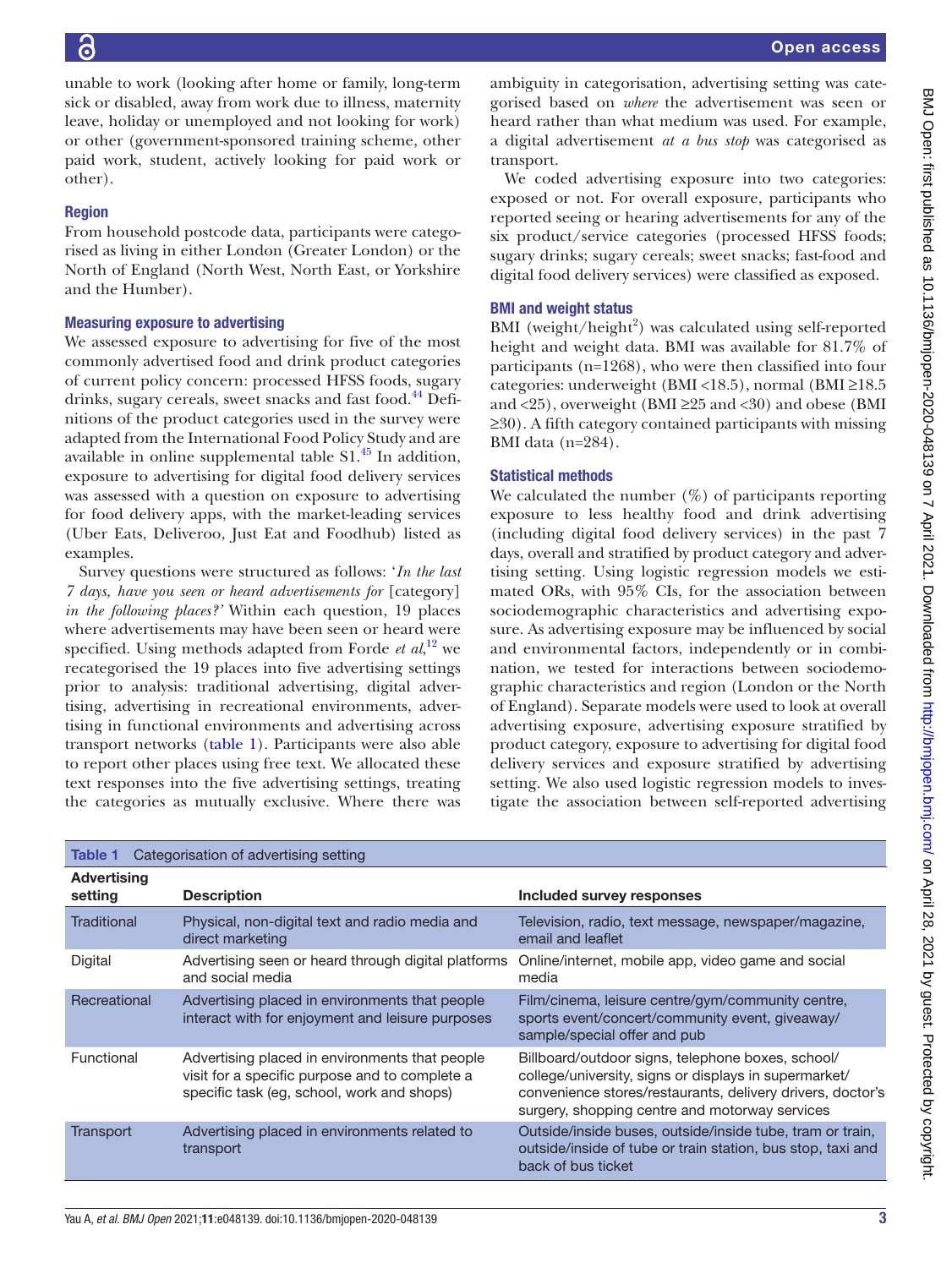<span id="page-3-0"></span>

|                                 | <b>Table 2</b> Sociodemographic characteristics of study population (n=1552) |                |                    |              |                  |
|---------------------------------|------------------------------------------------------------------------------|----------------|--------------------|--------------|------------------|
| Sociodemographic characteristic |                                                                              | Total, $n$ (%) | London, $n$ $(\%)$ | North, n (%) | $X^2$ (p value)  |
| Sex                             | Male                                                                         | 441 (28.4)     | 213 (30.2)         | 228 (26.9)   | 2.05(0.152)      |
|                                 | Female                                                                       | 1111 (71.6)    | 492 (69.8)         | 619 (73.1)   |                  |
| Age group (years)               | $18 - 34$                                                                    | 188 (12.1)     | 65 (9.20)          | 123 (14.5)   | 18.73 (0.001)*** |
|                                 | $35 - 44$                                                                    | 299 (19.3)     | 160 (22.7)         | 139 (16.4)   |                  |
|                                 | $45 - 54$                                                                    | 411 (26.5)     | 196 (27.8)         | 215(25.4)    |                  |
|                                 | $55 - 64$                                                                    | 335 (21.6)     | 145 (20.6)         | 190 (22.4)   |                  |
|                                 | $\geq 65$                                                                    | 319(20.6)      | 139 (19.7)         | 180 (21.3)   |                  |
| Socioeconomic position          | AB                                                                           | 341 (22.0)     | 177(25.1)          | 164 (19.4)   | 7.92 (0.019)*    |
|                                 | C1C2                                                                         | 926 (59.7)     | 409 (58.0)         | 517 (61.0)   |                  |
|                                 | <b>DE</b>                                                                    | 285 (18.4)     | 119 (16.9)         | 166 (19.6)   |                  |
| Children in the household       | No                                                                           | 1110 (71.5)    | 507 (71.9)         | 603 (71.2)   | 0.10(0.754)      |
|                                 | Yes                                                                          | 442 (28.5)     | 198 (28.1)         | 244 (28.8)   |                  |
| Working status                  | Full time                                                                    | 612 (39.4)     | 285 (40.4)         | 327 (36.8)   | 19.88 (0.001)*** |
|                                 | Part time                                                                    | 223 (14.4)     | 91 (12.9)          | 132 (15.6)   |                  |
|                                 | Self-employed                                                                | 131(8.4)       | 78 (11.6)          | 53(6.3)      |                  |
|                                 | Retired                                                                      | 342 (22.0)     | 145 (20.6)         | 197 (23.3)   |                  |
|                                 | Not looking/unable to work                                                   | 214 (13.8)     | 87 (12.3)          | 127(15.0)    |                  |
|                                 | Other                                                                        | 30(1.9)        | 19(2.7)            | 11(1.3)      |                  |
| <b>BMI</b>                      | Underweight                                                                  | 31(2.0)        | 21(3.0)            | 10(1.2)      | 11.91 (0.018)*   |
|                                 | Normal                                                                       | 479 (30.9)     | 236 (33.5)         | 243 (28.7)   |                  |
|                                 | Overweight                                                                   | 425 (27.4)     | 180 (25.5)         | 245 (28.9)   |                  |
|                                 | Obese                                                                        | 336 (21.7)     | 143 (20.3)         | 193 (22.8)   |                  |
|                                 | Missing                                                                      | 281 (18.1)     | 125 (17.7)         | 156 (18.4)   |                  |
| Region                          | North                                                                        | 847 (54.6)     | N/A                | N/A          | N/A              |
|                                 | London                                                                       | 705 (45.4)     |                    |              |                  |
| $0.05$ $**$ D.0.04 $***$ D.0.04 |                                                                              |                |                    |              |                  |

\*P<0.05, \*\* P<0.01, \*\*\*P<0.001.

BMI, body mass index; N/A, not applicable.

exposure and odds of living with overweight or obesity. All regression models were mutually adjusted for sex, age group, socioeconomic position, children in the household, working status and region. All analyses were conducted in Stata IC V.16 and completed in September 2020.

#### Patient and public involvement

Patients and the public were not involved in the design, or conduct, or reporting, or dissemination plans of our research.

## RESULTS

Overall, 1552 participants were included in this study ([table](#page-3-0) 2) with 45.4% living in London and 54.6% in the North of England. The majority of participants were female (71.6%), in the middle socioeconomic group  $(C1C2)$  (59.7%), had no children <16 years in the household (71.5%) and were in work (62.2%).

## Self-reported exposure to advertising

Overall, 84.7% of participants reported seeing or hearing advertising for less healthy foods and drinks and/or digital food delivery services in the past 7 days (see [online](https://dx.doi.org/10.1136/bmjopen-2020-048139)  [supplemental table S2\)](https://dx.doi.org/10.1136/bmjopen-2020-048139). The proportion of participants reporting exposure to advertising differed according to product category: 68.2% for processed HFSS foods, 52.4% for sugary drinks, 42.1% for sugary cereals, 55.0% for sweet snacks, 71.3% for fast food and 54.9% for digital food delivery services. Reported exposure also varied according to advertising setting: 74.0% of participants reported seeing or hearing traditional advertising, 38.7% digital advertising, 18.8% advertising in recreational environments, 51.5% advertising in functional environments and 36.4% advertising across transport networks (see [online supplemental table S3\)](https://dx.doi.org/10.1136/bmjopen-2020-048139). For most product categories, reported exposure was most common through traditional advertising, followed by advertising in functional environments, digital advertising, advertising across transport networks and, lastly, advertising in recreational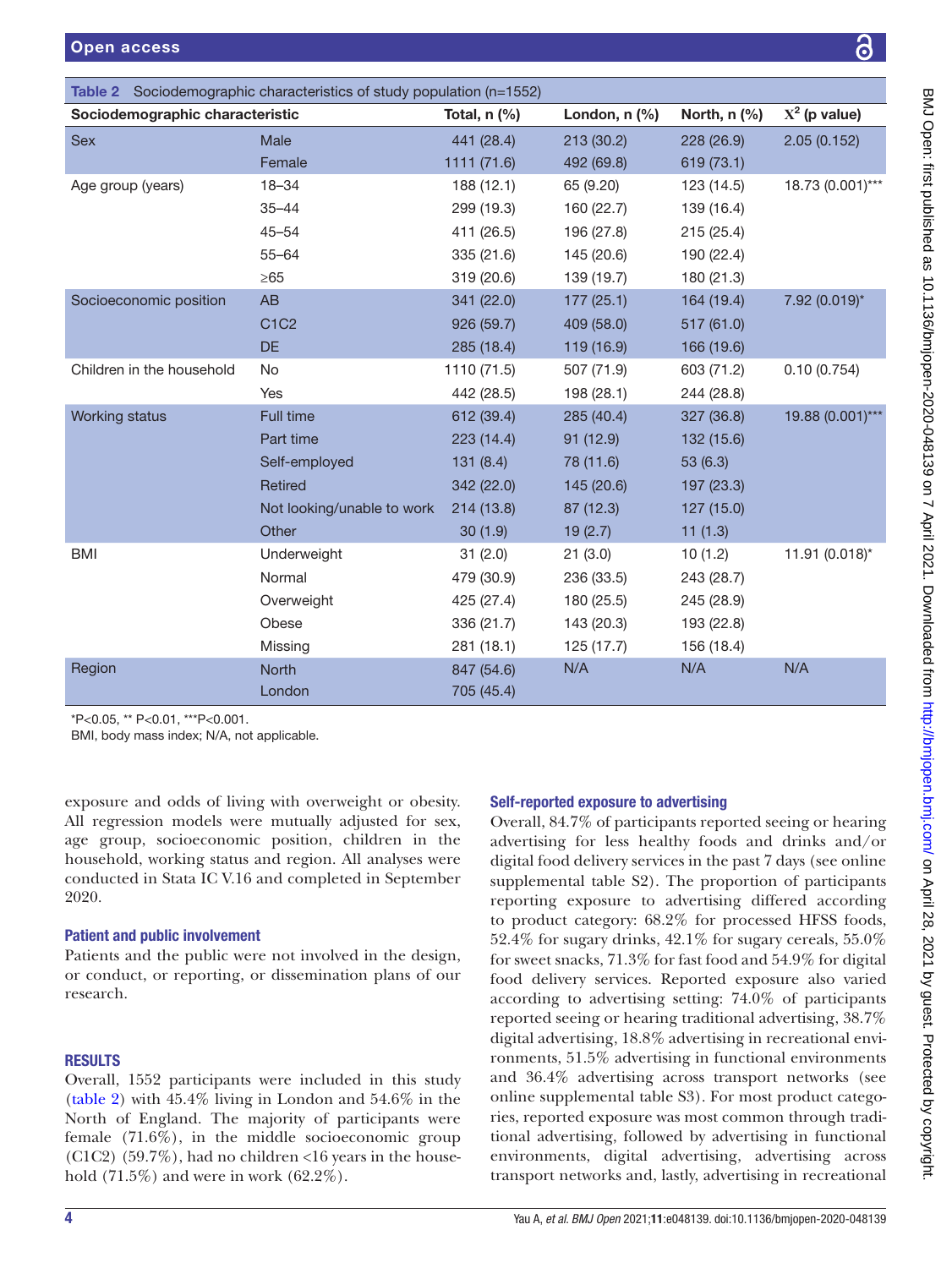environments. However, for digital food delivery services, digital was the second highest reported setting after traditional. Self-reported exposure to advertising was higher in London than the North of England for sugary drinks (55.3% vs 49.9%, p=0.035), digital food delivery services  $(59.0\% \text{ vs } 51.5\%, \text{ p=0.003})$  and advertising across transport networks  $(45.5\% \text{ vs } 28.8\%, \text{ p} < 0.001)$  (see [online](https://dx.doi.org/10.1136/bmjopen-2020-048139) [supplemental table S4](https://dx.doi.org/10.1136/bmjopen-2020-048139)). After adjustments, participants living in London had higher odds of self-reported exposure for sugary drinks (OR 1.27; 95% CI 1.03 to 1.56), digital food delivery services (OR 1.39; 95% CI 1.13 to 1.71) and advertising across transport networks (OR 2.05; 95% CI 1.65 to 2.54) compared with those living in the North of England (tables [3 and 4](#page-5-0)).

#### Sociodemographic differences in self-reported exposure to advertising for less healthy foods and drinks

The adjusted odds of self-reported exposure to advertising overall were higher in the middle socioeconomic group (C1C2) compared with the high socioeconomic group (AB) (OR 1.48; 95% CI 1.06 to 2.07) ([table](#page-5-0) 3). When stratified by product category, sociodemographic differences in self-reported exposure to advertising were found in three of the five categories studied (processed HFSS foods, sugary cereals and sweet snacks). Socioeconomic differences were observed for these three product categories, with lower socioeconomic position associated with higher adjusted odds of self-reported exposure (ORs ranging from 1.41 to 1.67 for low compared with high). There was indication of a socioeconomic gradient for all three product categories, although the CIs for the middle and low socioeconomic groups overlapped. Gender differences were also observed for processed HFSS foods, with higher adjusted odds for women compared with men (OR 1.44; 95% CI 1.13 to 1.84). For sweet snacks, participants who were full-time employees had marginally higher adjusted odds of reporting advertising exposure compared with participants who were not looking for work or unable to work (OR 1.40; 95% CI 1.00 to 1.97). There were no observed associations between sociodemographic characteristics and self-reported exposure to advertising for fast-food or sugary drinks. There were some interactions between sociodemographic characteristics and region on their influence on self-report advertising exposure (see [online supplemental table](https://dx.doi.org/10.1136/bmjopen-2020-048139) [S5\)](https://dx.doi.org/10.1136/bmjopen-2020-048139). Results stratified by region are presented in [online](https://dx.doi.org/10.1136/bmjopen-2020-048139) [supplemental tables S6 and S7](https://dx.doi.org/10.1136/bmjopen-2020-048139) where significant.

### Sociodemographic differences in exposure to advertising for digital food delivery services

Higher adjusted odds of reporting exposure to advertising for digital food delivery services were observed in the lower socioeconomic groups compared with the highest: low (OR 1.47; 95% CI 1.05 to 2.05) and middle (OR 1.39; 95% CI 1.08 to 1.80). The adjusted odds were also higher among participants aged 18–34 years (OR 2.08; 95% CI 1.20 to 3.59), 35–44 years (OR 1.93; 95% CI

1.15 to 3.36) and 55–64 years (OR 1.53; 95% CI 1.00 to 2.35) compared with those aged ≥65 years.

### Sociodemographic differences in exposure to advertising by advertising setting

Sociodemographic differences in self-reported exposure were found for traditional advertising, digital advertising and advertising across transport networks [\(table](#page-6-0) 4). Adjusted odds of self-reported exposure were higher in the lower socioeconomic groups compared with the high socioeconomic group for traditional advertising: low (OR 1.44; 95% CI 1.00 to 2.08) and middle (OR 1.52; 95% CI 1.15 to 2.00). Adjusted odds of self-reported exposure to digital advertising were higher in the low compared with high socioeconomic group (OR 1.50; 95% CI 1.06 to 2.14), and younger age groups compared with ≥65 years: 18–34 years (OR 3.93; 95% CI 2.18 to 2.07) and 35–44 years (OR 3.06; 95% CI 1.74 to 5.40). The adjusted odds of reporting exposure to advertising across transport networks were higher among participants aged 18–34 years compared with ≥65 years (OR 1.96; 95% CI 1.11 to 3.48), and participants who were full-time employees compared with those not looking for work or unable to work (OR 1.50; 95% CI 1.04 to 2.17).

### Association between advertising exposure and BMI

Overall self-reported exposure to less healthy food and drink advertising was not associated with BMI category [\(table](#page-7-0) 5). However, higher adjusted odds of living with obesity were observed among participants who reported exposure to advertising for digital food delivery services (OR 1.40; 95% CI 1.05 to 1.88), digital advertising (OR 1.80; 95% CI 1.33 to 2.44) and advertising in recreational environments (OR 1.46; 95% CI 1.02 to 2.09).

## **DISCUSSION**

#### Summary of findings

This is one of the few studies to investigate sociodemographic correlates of exposure to less healthy food and drink advertising in UK adults. Overall, exposure was high, with 84.7% of participants reporting seeing or hearing advertising for less healthy foods and drinks and/ or digital food delivery services in the past 7 days. Lower socioeconomic position was associated with increased odds of advertising exposure. Overall, the middle (C1C2) socioeconomic group had higher odds of exposure compared with the most affluent group (AB). For three of the five food and drink product categories (processed HFSS foods, sugary cereals and sweet snacks) and digital food delivery services, increased odds of self-reported exposure to advertising were observed for lower socioeconomic groups (DE and C1C2 compared with AB). When stratified by advertising setting, higher odds of reporting exposure among lower socioeconomic groups were observed for traditional (C1C2 and DE) and digital advertising (DE only). Younger participants had higher odds of self-reported exposure to advertising for digital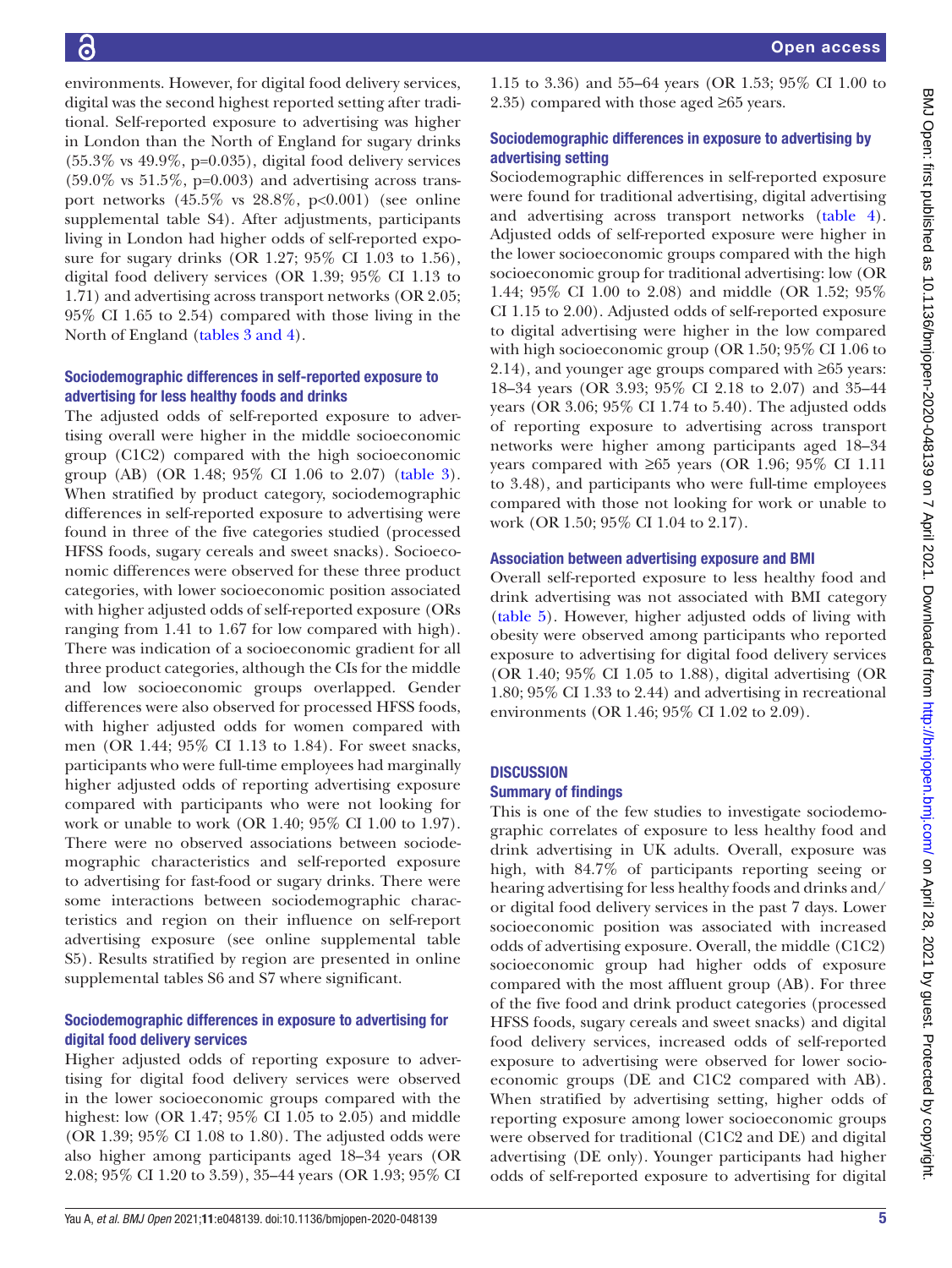|                                 |                               |                                                                                                         | Processed HFSS          |                         |                        |                       |                                             | Digital food                                       |
|---------------------------------|-------------------------------|---------------------------------------------------------------------------------------------------------|-------------------------|-------------------------|------------------------|-----------------------|---------------------------------------------|----------------------------------------------------|
| Sociodemographic characteristic |                               | Any                                                                                                     | foods                   | Sugary drinks           | <b>Sugary cereals</b>  | Sweet snacks          | Fast food                                   | delivery services                                  |
| Sex                             | Male                          | Ref                                                                                                     | Ref                     | Ref                     | Ref                    | Ref                   | Ref                                         | Ref                                                |
|                                 | Female                        | $1.11(0.81 - 1.53)$                                                                                     | $1.44(1.13 - 1.84)$ **  | $1.09(0.86 - 1.37)$     | $0.89(0.70 - 1.12)$    | $1.16(0.92 - 1.46)$   | $1.02(0.79 - 1.31)$                         | $0.93(0.74 - 1.18)$                                |
| Age group                       | $18 - 34$                     | $1.11(0.52 - 2.35)$                                                                                     | $.21(0.68 - 2.17)$      | $1.07(0.62 - 1.83)$     | $1.12(0.65 - 1.94)$    | $0.99(0.57 - 1.70)$   | $1.24(0.68 - 2.24)$                         | $2.08(1.20 - 3.59)$ **                             |
|                                 | $35 - 44$                     | $1.21(0.59 - 2.50)$                                                                                     | $.39(0.80 - 2.44)$      | $1.09(0.65 - 1.83)$     | $1.41(0.83 - 2.39)$    | $0.96(0.57 - 1.61)$   | $1.29(0.73 - 2.29)$                         | $1.93(1.15 - 3.26)$ **                             |
|                                 | 45-54                         | $1.09(0.56 - 2.12)$                                                                                     | $.97(0.58 - 1.61)$<br>0 | $0.96(0.59 - 1.54)$     | $1.18(0.73 - 1.92)$    | $0.86(0.54 - 1.39)$   | $1.25(0.74 - 2.12)$                         | $1.40(0.87 - 2.26)$                                |
|                                 | 55-64                         | $1.05(0.58 - 1.90)$                                                                                     | $16(0.73 - 1.84)$       | $1.21(0.79 - 1.85)$     | $1.39(0.90 - 2.14)$    | 1.06 (0.69-1.62)      | $1.42(0.88 - 2.28)$                         | $1.53(1.00 - 2.35)^{*}$                            |
|                                 | 295                           | Ref                                                                                                     | Ref                     | Ref                     | Ref                    | Ref                   | Ref                                         | Ref                                                |
| Socioeconomic                   | Æ                             | Ref                                                                                                     | Ref                     | Ref                     | Ref                    | Ref                   | Ref                                         | Ref                                                |
| position                        | C <sub>1</sub> C <sub>2</sub> | $1.48(1.06 - 2.07)^{*}$                                                                                 | $1.42(1.09 - 1.84)$ **  | $1.22(0.95 - 1.57)$     | $1.50(1.16 - 1.95)$ ** | $1.31(1.02 - 1.68)$ * |                                             | $1.25(0.95 - 1.64)$ 1.39 (1.08-1.80) <sup>**</sup> |
|                                 | ЪE                            | $1.30(0.84 - 2.02)$                                                                                     | $1.67(1.17 - 2.38)$ **  | $1.36(0.97 - 1.88)$     | $1.54(1.10 - 2.16)$ ** | $1.41(1.01 - 1.96)$ * | $1.28$ (0.90-1.84) $1.47$ (1.05-2.05)*      |                                                    |
| Children in the                 | $\frac{1}{2}$                 | Ref                                                                                                     | Ref                     | Ref                     | Ref                    | Ref                   | Ref                                         | Ref                                                |
| household                       | Yes                           | $0.72(0.50 - 1.04)$                                                                                     | $0.78(0.59 - 1.05)$     | $0.82(0.63 - 1.08)$     | $1.07(0.81 - 1.40)$    | $0.91(0.69 - 1.20)$   | $0.79(0.59 - 1.06) 0.77(0.59 - 1.02)$       |                                                    |
| Working status                  | Full time                     | $1.05(0.66 - 1.66)$                                                                                     | $.13(0.78 - 1.63)$      | $1.17(0.81 - 1.59)$     | $1.17(0.83 - 1.65)$    | $1.40(1.00 - 1.97)$ * | $1.12(0.77 - 1.63)$                         | $1.22(0.87 - 1.72)$                                |
|                                 | Part time                     | 1.00 (0.60-1.69)                                                                                        | $.96(0.64 - 1.45)$<br>0 | $0.97(0.66 - 1.42)$     | $1.01(0.69 - 1.50)$    | $1.04(0.71 - 1.53)$   | $0.96(0.63 - 1.46)$                         | $0.93(0.63 - 1.37)$                                |
|                                 | Self-employed                 | $1.13(0.60 - 2.12)$                                                                                     | $.80(0.50 - 1.29)$      | $0.88(0.56 - 1.38)$     | $0.89(0.56 - 1.40)$    | $1.09(0.70 - 1.70)$   | $1.18(0.72 - 1.95)$                         | $0.84(0.54 - 1.32)$                                |
|                                 | Retired                       | $1.06(0.53 - 2.11)$                                                                                     | $.24(0.72 - 2.13)$      | $1.06(0.64 - 1.73)$     | $1.33(0.81 - 2.20)$    | $1.19(0.72 - 1.96)$   | 1.13 (0.65-1.96)                            | $1.16(0.70 - 1.91)$                                |
|                                 | unable to work<br>Not looking | Ref                                                                                                     | Ref                     | Ref                     | Ref                    | Ref                   | Ref                                         | Ref                                                |
|                                 | Other                         | $1.13(0.37 - 3.49)$                                                                                     | $0.80(0.36 - 1.80)$     | $1.18(0.54 - 2.57)$     | $1.27(0.58 - 2.76)$    | $1.30(0.60 - 2.84)$   | $0.70$ $(0.31 - 1.57)$ 1.00 $(0.45 - 2.18)$ |                                                    |
| Region                          | London                        | Ref                                                                                                     | Ref                     | ne<br>Ref               | Ref                    | Ref                   | Ref                                         | Ref                                                |
|                                 | North                         | $1.26(0.95 - 1.68)$                                                                                     | $1.10(0.88 - 1.37)$     | $1.27(1.03 - 1.56)^{*}$ | $1.05(0.86 - 1.29)$    | $0.91(0.74 - 1.12)$   |                                             | $1.09(0.87 - 1.36)$ 1.39 (1.13-1.71) <sup>**</sup> |
| P<0.05; **p<0.01; ***p<0.001    |                               | Models adjusted for sex, age group, social class, children in the household, working status and region. |                         |                         |                        |                       |                                             |                                                    |

<u>ය</u>

HFSS, high in fat, salt and sugar.

<span id="page-5-0"></span>HFSS, high in fat, salt and sugar.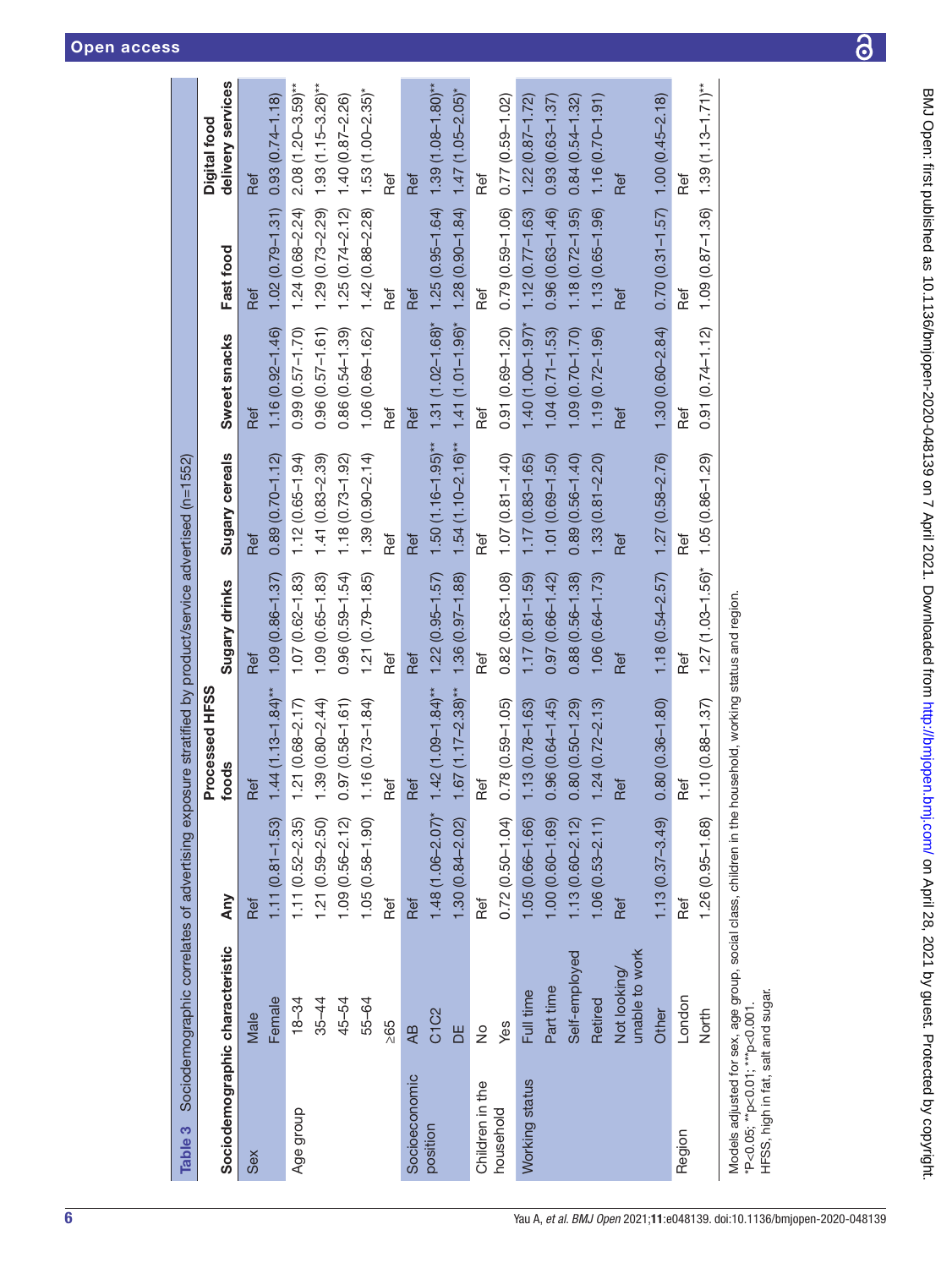<span id="page-6-0"></span>

|                                 | Table $4$ Sociodernographic correlates of advertising exposure stratified by advertising setting (n=1552) |                       |                         |                     |                     |                         |
|---------------------------------|-----------------------------------------------------------------------------------------------------------|-----------------------|-------------------------|---------------------|---------------------|-------------------------|
| Sociodemographic characteristic |                                                                                                           | Traditional           | Digital                 | Recreational        | Functional          | Transport               |
| Sex                             | Male                                                                                                      | Ref                   | Ref                     | Ref                 | Ref                 | Ref                     |
|                                 | Female                                                                                                    | $1.19(0.92 - 1.54)$   | $0.80(0.63 - 1.02)$     | $0.94(0.71 - 1.26)$ | $0.96(0.76 - 1.21)$ | $0.89(0.70 - 1.14)$     |
| Age group                       | $18 - 34$                                                                                                 | $0.64(0.34 - 1.18)$   | $3.93(2.18 - 7.08)***$  | $1.37(0.70 - 2.70)$ | $1.27(0.74 - 2.18)$ | $1.96(1.1 - 3.48)$ *    |
|                                 | $35 - 44$                                                                                                 | $0.74(0.41 - 1.34)$   | $3.06(1.74 - 5.40)$ *** | $1.27(0.66 - 2.44)$ | $1.12(0.67 - 1.88)$ | $1.50(0.87 - 2.61)$     |
|                                 | 45-54                                                                                                     | $0.77(0.44 - 1.34)$   | $1.69(0.99 - 2.87)$     | $0.84(0.46 - 1.55)$ | $0.89(0.56 - 1.43)$ | $0.99(0.59 - 1.65)$     |
|                                 | 55-64                                                                                                     | $0.94(0.57 - 1.54)$   | $1.38(0.85 - 2.24)$     | $1.13(0.66 - 1.94)$ | $0.99(0.65 - 1.51)$ | $0.94(0.59 - 1.49)$     |
|                                 | $\geq 65$                                                                                                 | Ref                   | Ref                     | Ref                 | Ref                 | Ref                     |
| Socioeconomic position          | $\overline{AB}$                                                                                           | Ref                   | Ref                     | Ref                 | Ref                 | Ref                     |
|                                 | C <sub>1</sub> C <sub>2</sub>                                                                             | $1.52(1.15-2.00)$ **  | $1.22(0.93 - 1.60)$     | $1.01(0.73 - 1.39)$ | $1.16(0.90 - 1.49)$ | $1.08(0.82 - 1.41)$     |
|                                 | ЪE                                                                                                        | $1.44(1.00 - 2.08)$ * | $1.50(1.06 - 2.14)^{*}$ | $1.04(0.68 - 1.59)$ | $1.18(0.85 - 1.65)$ | $1.12(0.78 - 1.59)$     |
| Children in the household       | $\frac{1}{2}$                                                                                             | Ref                   | Ref                     | Ref                 | Ref                 | Ref                     |
|                                 | Yes                                                                                                       | $0.93(0.69 - 1.26)$   | $0.96(0.72 - 1.27)$     | $0.74(0.52 - 1.05)$ | $0.88(0.67 - 1.15)$ | $0.79(0.60 - 1.06)$     |
| Working status                  | Full time                                                                                                 | 1.01 (0.68-1.48)      | $1.28(0.90 - 1.82)$     | $1.18(0.76 - 1.82)$ | $1.07(0.76 - 1.49)$ | $1.50(1.04 - 2.17)$ *   |
|                                 | Part time                                                                                                 | $0.85(0.55 - 1.31)$   | $1.08(0.73 - 1.61)$     | $1.05(0.64 - 1.73)$ | $0.84(0.57 - 1.23)$ | $1.12(0.74 - 1.71)$     |
|                                 | Self-employed                                                                                             | $0.80(0.49 - 1.33)$   | $0.93(0.58 - 1.48)$     | $0.87(0.48 - 1.58)$ | $0.95(0.61 - 1.48)$ | $.55(0.97 - 2.49)$      |
|                                 | Retired                                                                                                   | $0.90(0.50 - 1.60)$   | $0.84(0.49 - 1.45)$     | $0.93(0.49 - 1.76)$ | $0.80(0.49 - 1.32)$ | $1.02(0.59 - 1.76)$     |
|                                 | Not looking/unable to work                                                                                | Ref                   | Ref                     | Ref                 | Ref                 | Ref                     |
|                                 | Other                                                                                                     | $0.76(0.32 - 1.78)$   | $0.58(0.25 - 1.36)$     | $1.61(0.66 - 3.94)$ | $0.85(0.39 - 1.84)$ | $2.18(0.98 - 4.86)$     |
| Region                          | London                                                                                                    | Ref                   | Ref                     | Ref                 | Ref                 | Ref                     |
|                                 | North                                                                                                     | $1.13(0.90 - 1.43)$   | $1.20(0.97 - 1.49)$     | $1.11(0.86 - 1.45)$ | $1.16(0.94 - 1.42)$ | $2.05(1.65 - 2.54)$ *** |
|                                 | Models adjusted for sex, age group, social class, children in the household, working status and region.   |                       |                         |                     |                     |                         |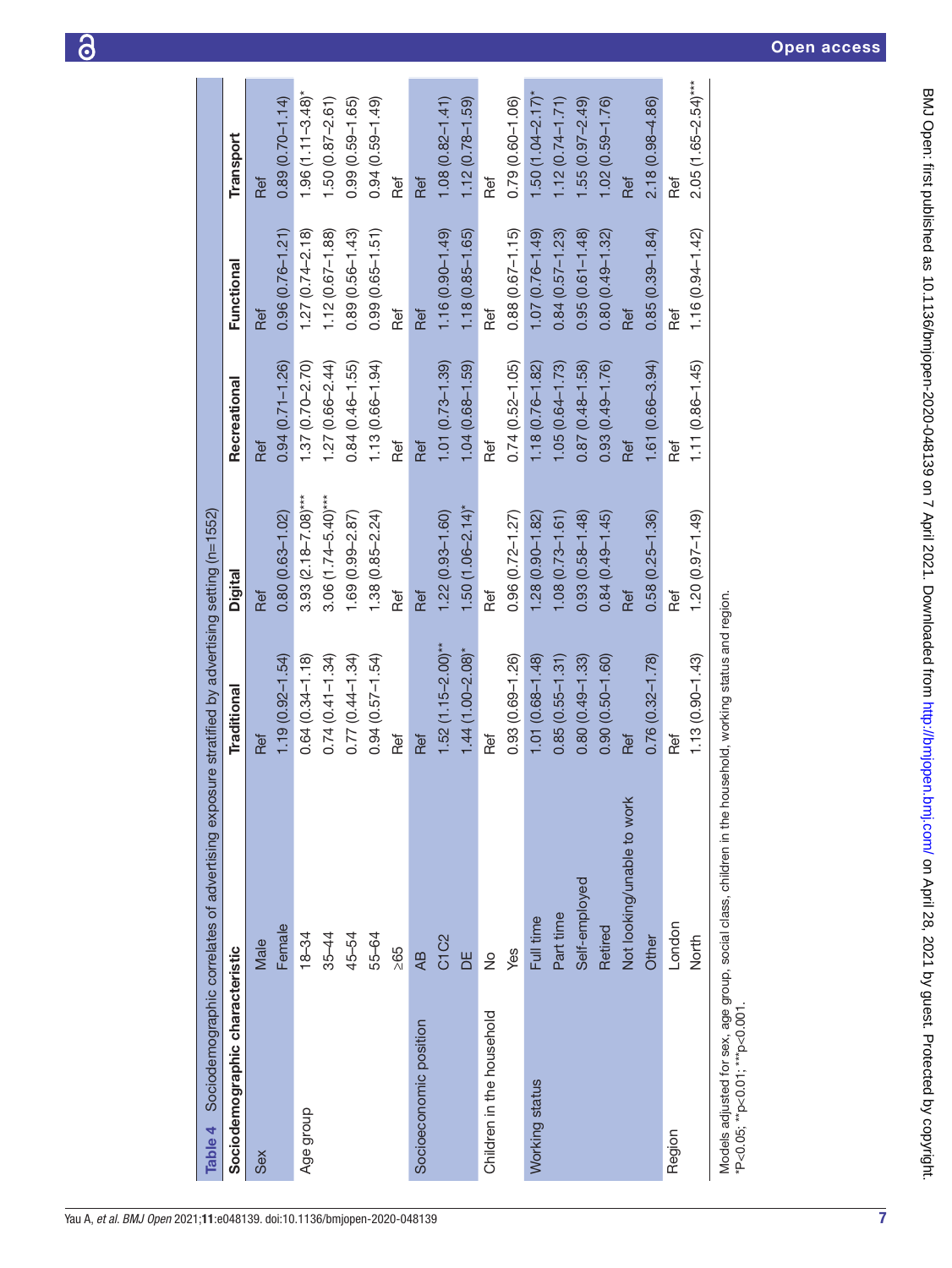<span id="page-7-0"></span>

| <b>Type of advertising</b>                                                                                                                                                     | Underweight, OR<br>(95% CI) | Overweight, OR<br>(95% CI) | Obese, OR (95% CI)     | Missing, OR (95%<br>CI |
|--------------------------------------------------------------------------------------------------------------------------------------------------------------------------------|-----------------------------|----------------------------|------------------------|------------------------|
| Any advertising exposure                                                                                                                                                       | $0.94$ (0.35 to 2.57)       | 1.08 (0.75 to 1.57)        | 1.08 (0.72 to 1.60)    | $0.94$ (0.63 to 1.41)  |
| By product category                                                                                                                                                            |                             |                            |                        |                        |
| Processed HFSS foods                                                                                                                                                           | 1.31 (0.56 to 3.04)         | 1.17 (0.87 to 1.56)        | 1.12 (0.82 to 1.53)    | 0.89 (0.65 to 1.21)    |
| Sugary drinks                                                                                                                                                                  | 1.07 (0.51 to 2.24)         | 1.09 (0.84 to 1.43)        | 1.00 (0.75 to 1.33)    | 1.04 (0.78 to 1.41)    |
| Sugary cereals                                                                                                                                                                 | 1.03 (0.49 to 2.20)         | 1.21 (0.92 to 1.59)        | 1.29 (0.97 to 1.72)    | 1.03 (0.76 to 1.40)    |
| Sweet snacks                                                                                                                                                                   | 1.14 (0.54 to 2.39)         | 1.03 (0.79 to 1.35)        | 1.11 (0.83 to 1.47)    | 0.79 (0.58 to 1.06)    |
| Fast food                                                                                                                                                                      | 0.69 (0.32 to 1.47)         | 1.18 (0.88 to 1.58)        | 1.31 (0.95 to 1.80)    | 1.00 (0.72 to 1.38)    |
| Digital food delivery services                                                                                                                                                 | 0.71 (0.33 to 1.49)         | 1.22 (0.93 to 1.60)        | 1.40 (1.05 to 1.88)*   | 1.05 (0.78 to 1.43)    |
| By advertising setting                                                                                                                                                         |                             |                            |                        |                        |
| Traditional                                                                                                                                                                    | 0.88 (0.40 to 1.94)         | 1.32 (0.98 to 1.79)        | 1.28 (0.93 to 1.77)    | 1.24 (0.89 to 1.74)    |
| <b>Digital</b>                                                                                                                                                                 | 1.12 (0.51 to 2.47)         | 1.28 (0.96 to 1.71)        | 1.80 (1.33 to 2.44)*** | 1.12 (0.82 to 1.54)    |
| Recreational                                                                                                                                                                   | 1.05 (0.41 to 2.66)         | 1.15 (0.81 to 1.63)        | 1.46 (1.02 to 2.09)*   | 1.07 (0.72 to 1.58)    |
| Functional                                                                                                                                                                     | 0.65 (0.31 to 1.38)         | 1.01 (0.78 to 1.32)        | 1.15 (0.86 to 1.52)    | 1.06 (0.79 to 1.43)    |
| Transport                                                                                                                                                                      | 0.63 (0.28 to 1.41)         | 1.07 (0.80 to 1.42)        | 1.20 (0.89 to 1.63)    | 0.78 (0.57 to 1.08)    |
| Model adjusted for sex, age group, social class, children in the household, working status and region.<br>*P<0.05; **p<0.01; ***p<0.001.<br>HFSS, high in fat, salt and sugar. |                             |                            |                        |                        |

food delivery services compare ≥65 years, except those aged 45–54 years. Younger participants were also more likely to report exposure to digital advertising (18–34 and 35–44 age groups) and advertising across transport networks (18–34 age group). Participants who were full-time employees had higher self-reported odds of exposure to advertising for sweet snacks and advertising across transport networks. Women had higher odds of reporting exposure to advertising for processed HFSS foods than men. Exposure to advertising for digital food delivery services, digital advertising and advertising in recreational environments was associated with obesity.

#### Strengths and limitations

While most of the existing research on less healthy food and drink advertising focuses on children, this study adds to the evidence for sociodemographic differences in advertising exposure in adults. There are some strengths and limitations of this study that should be noted. There is no standard method for measuring advertising exposure. The questions used in this study were informed by those used in the International Food Policy Study.<sup>12</sup> The survey questions asked about the products advertised and the advertising setting, giving us the opportunity to explore what was advertised and where. This provided a broader perspective relative to studies focusing on one form of advertising[.18 19](#page-10-7) The inclusion of digital food delivery services in the survey also provided insight into a fast-growing and understudied channel for purchasing less healthy foods and drinks.

The cross-sectional nature of this study and short recall period may mean that exposure as measured is not representative of typical exposure, for example, due to

the seasonality of advertising.<sup>46</sup> Furthermore, we did not account for the intensity of exposure, as we only categorised participants as exposed or not, and did not measure how many advertisements participants saw or heard. The cross-sectional nature of this study also limits our ability to establish causality and reverse causation could explain some of the associations observed.

Self-reported information is subject to misreporting. For example, height is often over-reported and weight under-reported, leading to inaccuracies in BMI.<sup>47</sup> Therefore, our interpretation of the associations found in this study should be cautious. We also only used one proxy measure of socioeconomic position and therefore may not have fully captured socioeconomic variation in advertising exposure. Further studies using objectively measured BMI and advertising exposure, and other proxy measures of socioeconomic position such as educational level, should be conducted to confirm our findings. Other sociodemographic characteristics not available in our study, such as ethnicity, may also be associated with advertising exposure and warrant study in future.

#### **Generalisability**

Our study sample was likely representative of populations in London and the North of England, as Kantar assesses representativeness of their panels every 4 weeks.<sup>[42](#page-11-7)</sup> However, our study sample was not representative of the UK as a whole. Nonetheless, our study sample appears similar to national samples and the general population in terms of distribution of most sociodemographic characteristics. Most participants (71.6%) were female, which is likely due to more women being the main food shopper within a household than men. A similar proportion of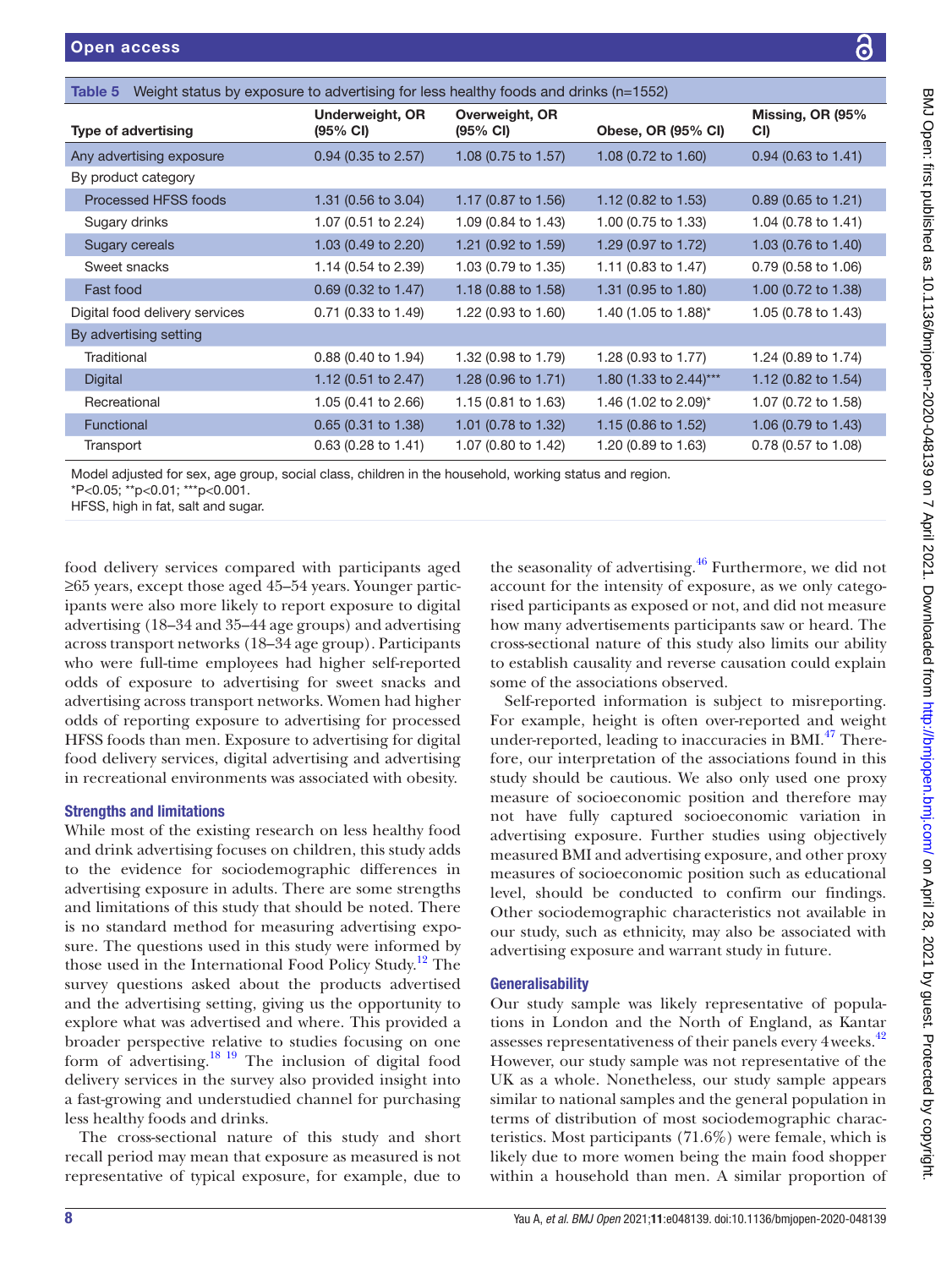main food providers were women (73.3%) in latest wave (2014/2015 to 2016/2017) of the National Diet and Nutrition Survey (NDNS), which aims to be representative of the UK population.<sup>48</sup> A similar proportion of participants also reported not having children in the household in our sample  $(71.5\%)$  as in the NDNS  $(69.8\%)$ , but this is higher than in the general population  $(58.0\%)$ .<sup>[49](#page-11-14)</sup> Having children may impact on advertising exposure (eg, through different advertisements shown around children's television programmes) or recall of advertising exposure (eg, through 'pester power'). $50\,51\,$  A greater proportion of participants in our sample reported being in work (62.2%) than in the NDNS (56.2%). Discounting those with missing BMIs, the proportion of participants in each BMI category in this study was similar to that found in the Health Survey for England  $2018<sup>21</sup>$  However, the number of participants in the underweight category was too small for any statistically meaningful interpretations to be drawn for this group in our study.

#### Interpretation

Socioeconomic differences in self-reported advertising exposure were observed across various product categories and advertising settings, with more disadvantaged groups more likely to report exposure than the least disadvantaged group. These findings are consistent with previous studies that documented socioeconomic differences in exposure to less healthy food and drink advertising in the UK using more objective measures of exposure.<sup>18 19</sup> The alignment between objective and self-reported measures suggests that self-reported measures may be appropriate proxies for advertising exposure. Further, our findings

are consistent with those in the wider international literature[.17 52 53](#page-10-6)

There are various possible explanations for the associations between sociodemographic characteristics and self-reported advertising exposure observed in this study [\(figure](#page-8-0) 1). Low socioeconomic position, younger age, full-time working and being female may be driving higher exposure to less healthy advertising. For example, for socioeconomic position, this could be through a greater concentration of advertising for less healthy products in more disadvantaged areas. Studies in the USA have found that advertising for HFSS foods and drinks was more prevalent in more deprived neighbourhoods,<sup>19</sup> and that the types of products advertised also differ depending on neighbourhood demographics.<sup>54</sup> We did not capture the urbanicity of participants' locations in this study, which may also influence the density and types of outdoor advertising present in the local neighbourhood. $54$  Another potential influence on actual advertising exposure is differential use of public transport across population subgroups. Participants who were full-time employees were more likely to report exposure to advertising across transport networks, as were younger participants. These groups may have been more exposed to advertising across transport networks due to more frequent public transport use. [55 56](#page-11-17) Differences in advertising exposure could also be associated with known sociodemographic differences in screen time and use of certain media, such as radio and social media.<sup>57</sup>

Alternatively, the observed differences may be due to differences in recall rather than actual exposure. The



<span id="page-8-0"></span>Figure 1 Potential explanations for sociodemographic differences in exposure to advertising for less healthy foods and drinks.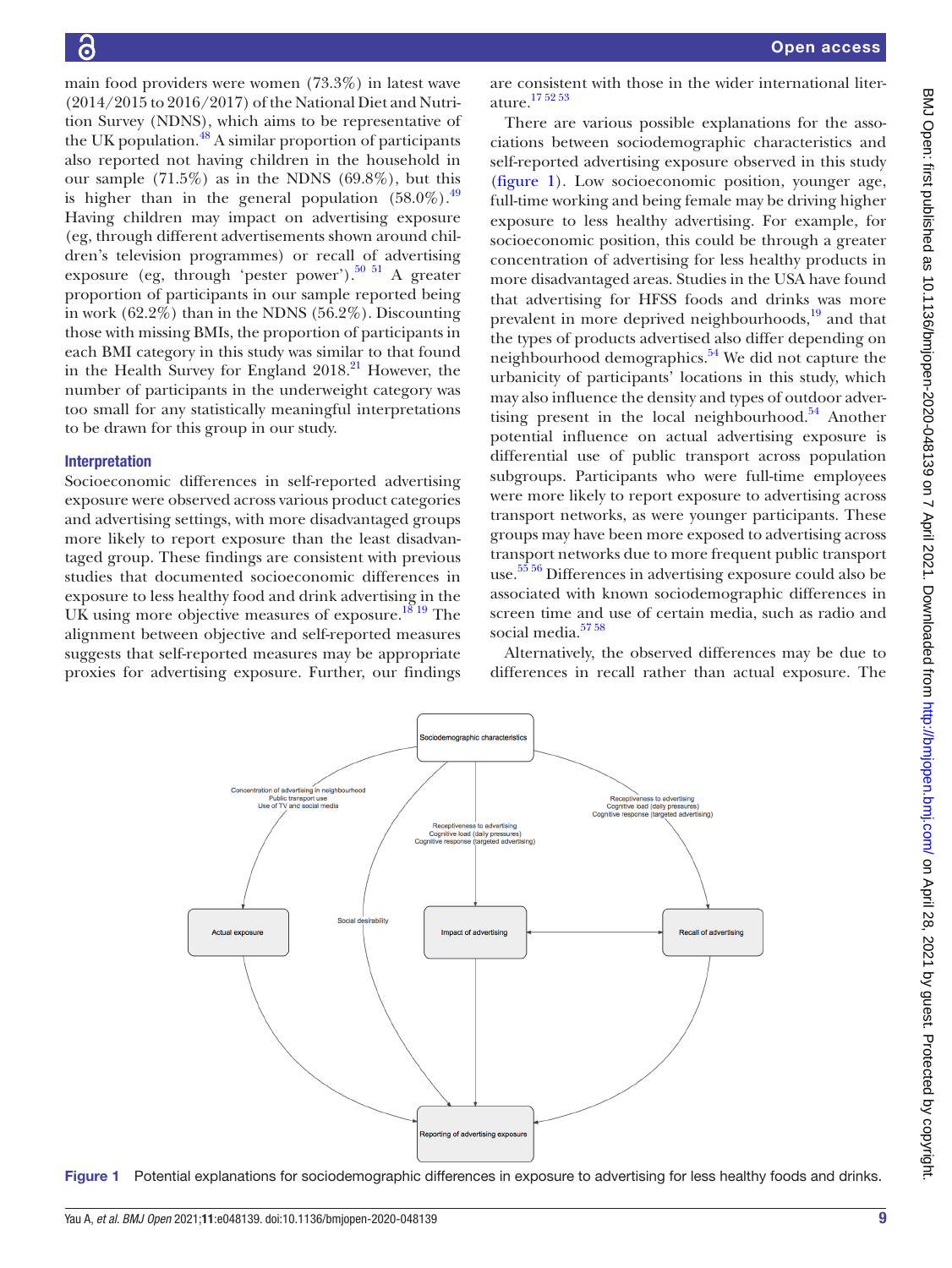content of advertisements may be designed to appeal to certain population groups resulting in different cognitive responses to advertisements. Identity salience (defined as heightened sensitivity to identity-relevant stimuli) may make advertisements more impactful to certain groups (ie, advertisements that feel relevant may be more impactful) and therefore more memorable.<sup>59</sup> Some groups may also be more receptive to advertising due to higher cognitive load. One experiment showed greater effect of advertising on food choices when cognitive load was higher.<sup>11</sup> The authors argued that the effect of advertising on food choices could therefore be exacerbated in low socioeconomic groups because of the greater cognitive load of daily pressures. Receptiveness to advertising may also decrease with age. $36$  Equally, sociodemographic differences in reporting may reflect differential social desirability bias across population groups.

Differences in reported exposure to advertising across transport networks between London and the North of England may be partly explained by differences in the extent of public transport infrastructure, with London having the most extensive transport network in the UK.<sup>32</sup> Participants living in London also reported greater exposure to advertising for digital food delivery services. This may be due to the greater penetration of digital food delivery services in London while these services are continuing to expand.<sup>[60](#page-11-21)</sup>

Self-reported exposure to advertising for digital food delivery services, digital advertising and advertising in recreational environments was independently associated with higher odds of obesity. While it is implausible that advertising exposure over 7days directly caused obesity, advertising exposure may be stable over time and suggestive of a long-term effect of advertising on the consumption of less healthy products. Reverse causality, whereby people living with obesity are more likely to see or hear, recall or report advertising of less healthy products, may also explain the associations observed.

A large majority of participants reported seeing or hearing some form of advertising for less healthy foods and drinks and/or digital food delivery services, indicating high prevalence of exposure across the UK adult population. This level of exposure was consistent with levels found elsewhere using self-reported measures.<sup>[12 61](#page-10-14)</sup> However, advertising can influence consumer behaviour unconsciously. $62$  Therefore, self-reported measures may underestimate advertising exposure. When objectively measured, one study found that children were exposed to HFSS advertising 27.3 times per day. [63](#page-11-23)

The variety of advertising strategies used by companies to advertise HFSS products suggests that restrictions may need to be broadened beyond those proposed in the government's plans to tackle obesity. $30\,64$  Digital food delivery services were disproportionately advertised through digital channels, meaning that exposure to such advertising can be readily accessed from any location. Exposure to fast-food advertising was the most commonly reported of the product categories studied

and no sociodemographic variation was observed, which may indicate the pervasiveness of fast-food advertising in particular.

#### **CONCLUSIONS**

Exposure to advertising of less healthy foods and drinks was highly prevalent, with adults in lower socioeconomic groups and younger adults more likely to report exposure. Though these groups may have more objective exposure to advertising, this may also be partly due to increased receptiveness to, or recall of, advertising. Future studies should explore associations using objective measures to confirm our findings. Our findings suggest that broad advertising restrictions are likely needed to reduce exposure to HFSS advertising in adults and may help reduce sociodemographic differences in exposure to less healthy product advertising. Research evaluating the impacts of such policies should be a priority. Longitudinal studies of advertising exposure and consumption of less healthy foods and drinks would help determine whether the relationship is causal. If so, interventions should be designed to harness the potential for advertising restrictions to reduce advertising exposure in the groups that are most exposed.

#### Author affiliations

<sup>1</sup> Population Health Innovation Lab, Department of Public Health, Environments & Society, London School of Hygiene & Tropical Medicine, London, UK <sup>2</sup>Department of Health Services Research & Policy, London School of Hygiene & Tropical Medicine, London, UK

<sup>3</sup>Centre for Diet & Activity Research, University of Cambridge, Cambridge, UK 4 Department of Psychology, University of Liverpool, Liverpool, UK

5 Population Health Sciences, University of Bristol, Bristol, UK

<sup>6</sup>National Institute for Health Research Applied Research Collaboration West, Bristol, UK

<sup>7</sup>Department of Public Health, Environments & Society, London School of Hygiene & Tropical Medicine, London, UK

<sup>8</sup> Centre for Public Health Research, Teesside University, Middlesbrough, UK <sup>9</sup> Centre for Translational Research in Public Health (Fuse), Newcastle upon Tyne, UK <sup>10</sup>Centre for Research in Public Health and Community Care, University of Hertfordshire, Hatfield, UK

Twitter Amy Yau [@amylaiting,](https://twitter.com/amylaiting) Jean Adams [@jeanmadams](https://twitter.com/jeanmadams) and Amelia A Lake [@](https://twitter.com/lakenutrition) [lakenutrition](https://twitter.com/lakenutrition)

Contributors SC, AY, JA, EJB, TB, LC, FDV, ME, VE, AAL, KL, OM, MP, CT and MW developed the research questions. SC, JA, EJB, TB, LC, FDV, ME, VE, AAL, KL, OM, MP, CT and MW contributed to the design of the survey. AY and SC designed the analysis of the survey data. AY led on the analysis with support from SC. AY led on the writing of the manuscript with support from SC. All authors critically reviewed and edited the manuscript. All authors read and approved the final manuscript.

Funding The National Institute for Health Research (NIHR) School for Public Health Research is a partnership between the Universities of Sheffield; Bristol; Cambridge; Imperial; and University College London; London School of Hygiene & Tropical Medicine (LSHTM); LiLaC–a collaboration between the Universities of Liverpool and Lancaster; and Fuse–Centre for Translational Research in Public Health, a collaboration between Newcastle, Durham, Northumbria, Sunderland and Teesside Universities. This study was funded by the NIHR School for Public Health Research (SPHR) (grant reference number: [PD-SPH-2015](https://www.sciencedirect.com/science/article/pii/S135382921930783X#gs1)). SC was also funded by Health Data Research UK (HDR-UK). HDR-UK is an initiative funded by the UK Research and Innovation, Department of Health and Social Care (England) and the devolved administrations, and leading medical research charities. JA, MW and TB were supported by the MRC Epidemiology Unit, University of Cambridge (grant number: MC/UU/12015/6) and Centre for Diet and Activity Research (CEDAR),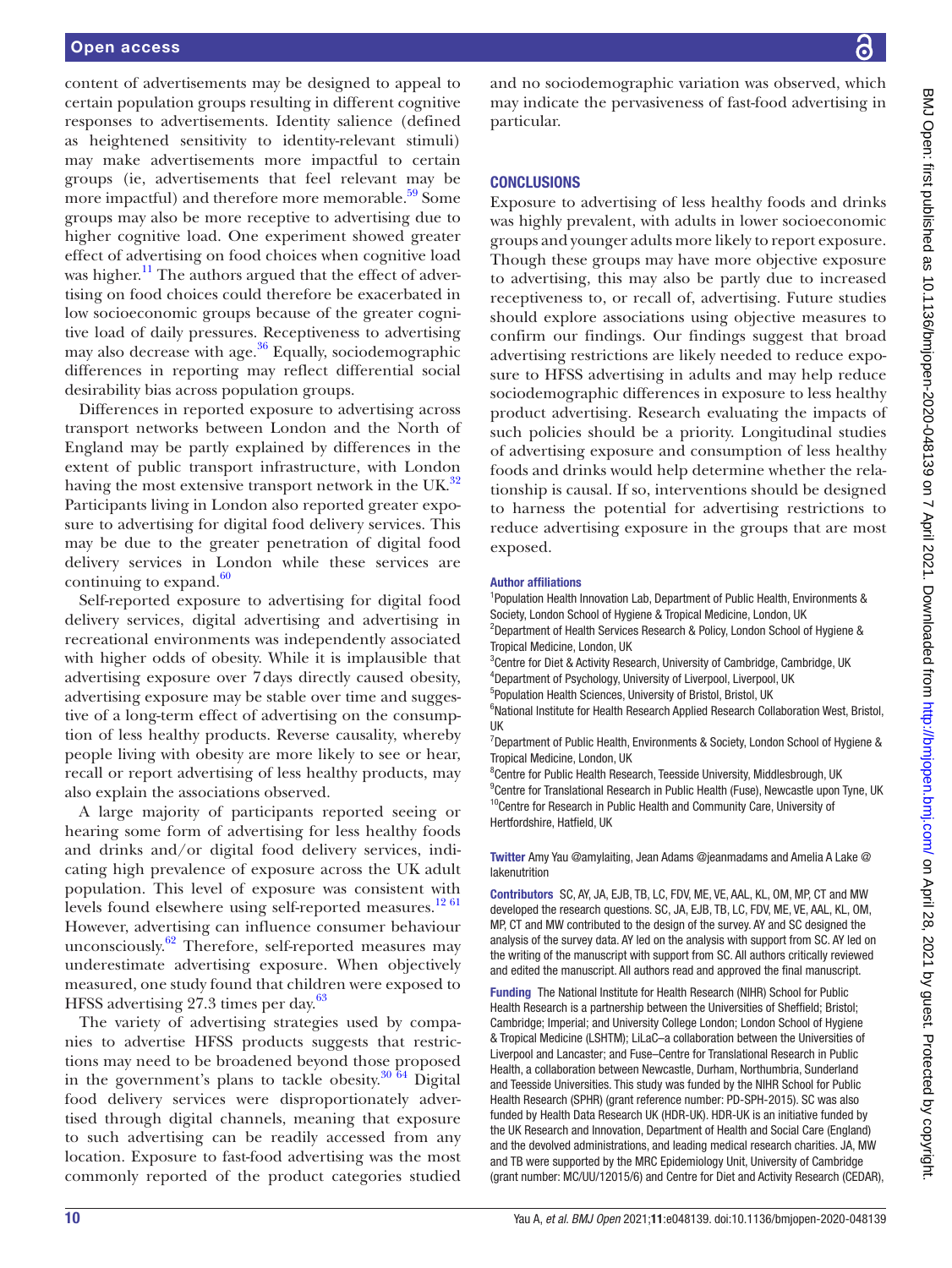a UK Clinical Research Collaboration (UKCRC) Public Health Research Centre of Excellence. Funding for CEDAR from the British Heart Foundation, Cancer Research UK, Economic and Social Research Council, Medical Research Council, the National Institute for Health Research (grant numbers ES/G007462/1 and MR/K023187/1) and the Wellcome Trust (grant number: 087636/Z/08/Z), under the auspices of the UK Clinical Research Collaboration, is gratefully acknowledged. CT was funded by the NIHR Applied Research Collaboration East of England. AAL is a member of Fuse–Centre for Translational Research in Public Health (www.fuse.ac.uk). Fuse is a Public Health Research Centre of Excellence funded by the five North East Universities of Durham, Newcastle, Northumbria, Sunderland and Teesside. FDV was partly funded by NIHR Applied Research Collaboration West (NIHR ARC West) at University Hospitals Bristol NHS Foundation Trust.

Disclaimer The views expressed are those of the authors and do not necessarily represent those of any of the named funders. The funders had no role in the design of the study, or collection, analysis and interpretation of the data, or in the decision to publish, or in writing the manuscript.

Competing interests None declared.

Patient consent for publication Not required.

Ethics approval Ethical approval for this study was granted by the London School of Hygiene & Tropical Medicine Research Ethics Committee (application number: 16297/RR/11721). Written informed consent was obtained from all participants.

Provenance and peer review Not commissioned; externally peer reviewed.

Data availability statement Data may be obtained from a third party and are not publicly available. Data were collected via an online survey linked to social and demographic data from Kantar Worldpanel Plus. The terms of our data agreement with Kantar mean that we cannot share linked social and demographic data; however, access to the online survey data for the purposes of replication only may be possible. Please contact the study principal investigator (SC) (steven.cummins@ lshtm.ac.uk).

Supplemental material This content has been supplied by the author(s). It has not been vetted by BMJ Publishing Group Limited (BMJ) and may not have been peer-reviewed. Any opinions or recommendations discussed are solely those of the author(s) and are not endorsed by BMJ. BMJ disclaims all liability and responsibility arising from any reliance placed on the content. Where the content includes any translated material, BMJ does not warrant the accuracy and reliability of the translations (including but not limited to local regulations, clinical guidelines, terminology, drug names and drug dosages), and is not responsible for any error and/or omissions arising from translation and adaptation or otherwise.

Open access This is an open access article distributed in accordance with the Creative Commons Attribution 4.0 Unported (CC BY 4.0) license, which permits others to copy, redistribute, remix, transform and build upon this work for any purpose, provided the original work is properly cited, a link to the licence is given, and indication of whether changes were made. See: [https://creativecommons.org/](https://creativecommons.org/licenses/by/4.0/) [licenses/by/4.0/.](https://creativecommons.org/licenses/by/4.0/)

#### ORCID iDs

Amy Yau <http://orcid.org/0000-0001-8889-523X> Jean Adams <http://orcid.org/0000-0002-5733-7830> Laura Cornelsen <http://orcid.org/0000-0003-3769-8740>

#### **REFERENCES**

- <span id="page-10-0"></span>1 World Health Organization. Marketing of foods high in fat, salt and sugar to children: update 2012–2013 [online], 2013. Available: [http://](http://www.euro.who.int/pubrequest) [www.euro.who.int/pubrequest](http://www.euro.who.int/pubrequest)
- 2 HM Government. *Introducing further advertising restrictions on TV and online for products high in fat, sugar and salt (HFSS) [online]*. London, 2019. [https://assets.publishing.service.gov.uk/government/](https://assets.publishing.service.gov.uk/government/uploads/system/uploads/attachment_data/file/807378/hfss-advertising-consultation-10-april-2019.pdf) [uploads/system/uploads/attachment\\_data/file/807378/hfss](https://assets.publishing.service.gov.uk/government/uploads/system/uploads/attachment_data/file/807378/hfss-advertising-consultation-10-april-2019.pdf)[advertising-consultation-10-april-2019.pdf](https://assets.publishing.service.gov.uk/government/uploads/system/uploads/attachment_data/file/807378/hfss-advertising-consultation-10-april-2019.pdf)
- <span id="page-10-1"></span>3 The Food Foundation. *The broken plate*. London, 2019.
- <span id="page-10-2"></span>4 The Food Foundation. *Veg facts a briefing by the food foundation [online]*. London, 2016. [https://foodfoundation.org.uk/wp-content/](https://foodfoundation.org.uk/wp-content/uploads/2016/11/FF-Veg-Doc-V5.pdf) [uploads/2016/11/FF-Veg-Doc-V5.pdf](https://foodfoundation.org.uk/wp-content/uploads/2016/11/FF-Veg-Doc-V5.pdf)
- <span id="page-10-3"></span>5 Boyland EJ, Nolan S, Kelly B, *et al*. Advertising as a cue to consume: a systematic review and meta-analysis of the effects of acute exposure to unhealthy food and nonalcoholic beverage advertising on intake in children and adults. *[Am J Clin Nutr](http://dx.doi.org/10.3945/ajcn.115.120022)* 2016;103:519–33.
- 6 Sadeghirad B, Duhaney T, Motaghipisheh S, *et al*. Influence of unhealthy food and beverage marketing on children's dietary
- 7 Aschemann-Witzel J, Perez-Cueto FJA, Niedzwiedzka B, *et al*. Lessons for public health campaigns from analysing commercial food marketing success factors: a case study. *[BMC Public Health](http://dx.doi.org/10.1186/1471-2458-12-139)* 2012;12:139.
- <span id="page-10-9"></span>8 World Health Organisation. Reducing the impact of marketing of foods and non-alcoholic beverages on children [online], 2019. Available: [https://www.who.int/elena/titles/food\\_marketing\\_children/](https://www.who.int/elena/titles/food_marketing_children/en/) [en/](https://www.who.int/elena/titles/food_marketing_children/en/) [Accessed 28 Jul 2020].
- <span id="page-10-4"></span>9 Harris JL, Bargh JA, Brownell KD. Priming effects of television food advertising on eating behavior. *[Health Psychol](http://dx.doi.org/10.1037/a0014399)* 2009;28:404–13.
- 10 Koordeman R, Anschutz DJ, van Baaren RB, *et al*. Exposure to soda commercials affects sugar-sweetened soda consumption in young women. An observational experimental study. *[Appetite](http://dx.doi.org/10.1016/j.appet.2010.03.008)* 2010;54:619–22.
- <span id="page-10-16"></span>11 Zimmerman FJ, Shimoga SV. The effects of food advertising and cognitive load on food choices. *[BMC Public Health](http://dx.doi.org/10.1186/1471-2458-14-342)* 2014;14:342.
- <span id="page-10-14"></span>12 Forde H, White M, Levy L, *et al*. The relationship between selfreported exposure to sugar-sweetened beverage promotions and intake: cross-sectional analysis of the 2017 international food policy study. *[Nutrients](http://dx.doi.org/10.3390/nu11123047)* 2019;11:3047.
- 13 Critchlow N, Bauld L, Thomas C, *et al*. Awareness of marketing for high fat, salt or sugar foods, and the association with higher weekly consumption among adolescents: a rejoinder to the UK Government's consultations on marketing regulation. *[Public Health](http://dx.doi.org/10.1017/S1368980020000075)  [Nutr](http://dx.doi.org/10.1017/S1368980020000075)* 2020;23:2637–46.
- 14 Cairns G. A critical review of evidence on the sociocultural impacts of food marketing and policy implications. *[Appetite](http://dx.doi.org/10.1016/j.appet.2019.02.002)* ; 2019;136:193–207.
- <span id="page-10-5"></span>15 OECD. *Obesity Update 2017 [online*. Paris, 2017. [www.oecd.org/](www.oecd.org/health/obesity-update.htm) [health/obesity-update.htm](www.oecd.org/health/obesity-update.htm)
- 16 Baker C. *House of commons library | obesity statistics. Obes. STAT. (Briefing Pap. number 3336)*. London: House of Commons, 2019.
- <span id="page-10-6"></span>17 Backholer K, Gupta A, Zorbas C, *et al*. Differential exposure to, and potential impact of, unhealthy advertising to children by socioeconomic and ethnic groups: a systematic review of the evidence. *[Obes Rev](http://dx.doi.org/10.1111/obr.13144)* 2021;22:e13144.
- <span id="page-10-7"></span>18 Adams J, Tyrrell R, Adamson AJ, *et al*. Socio-economic differences in exposure to television food advertisements in the UK: a crosssectional study of advertisements broadcast in one television region. *[Public Health Nutr](http://dx.doi.org/10.1017/S1368980011001686)* 2012;15:487–94.
- <span id="page-10-15"></span>19 Adams J, Ganiti E, White M. Socio-economic differences in outdoor food advertising in a City in northern England. *[Public Health Nutr](http://dx.doi.org/10.1017/S1368980010003332)* 2011;14:945–50.
- <span id="page-10-8"></span>20 Steel N, Hardcastle AC, Bachmann MO, *et al*. Economic inequalities in burden of illness, diagnosis and treatment of five long-term conditions in England: panel study. *[BMJ Open](http://dx.doi.org/10.1136/bmjopen-2014-005530)* 2014;4:e005530.
- <span id="page-10-13"></span>21 NHS Digital. *Health survey for England 2018: data tables*, 2019.
- 22 Lewer D, Jayatunga W, Aldridge RW, *et al*. Premature mortality attributable to socioeconomic inequality in England between 2003 and 2018: an observational study. *[Lancet Public Health](http://dx.doi.org/10.1016/S2468-2667(19)30219-1)* 2020;5:e33–41.
- <span id="page-10-10"></span>23 Chambers SA, Freeman R, Anderson AS, *et al*. Reducing the volume, exposure and negative impacts of advertising for foods high in fat, sugar and salt to children: a systematic review of the evidence from statutory and self-regulatory actions and educational measures. *[Prev](http://dx.doi.org/10.1016/j.ypmed.2015.02.011)  [Med](http://dx.doi.org/10.1016/j.ypmed.2015.02.011)*. 2015;75:32–43.
- 24 Kovic Y, Noel JK, Ungemack JA, *et al*. The impact of junk food marketing regulations on food sales: an ecological study. *[Obes Rev](http://dx.doi.org/10.1111/obr.12678)* 2018;19:761–9.
- 25 World Health Organization. *Evaluating implementation of the WHO set of recommendations on the marketing of foods and non-alcoholic beverages to children: Progress, challenges and guidance for next steps in the WHO European Region [online]*. Copenhagen, 2018. [http://www.euro.who.int/\\_\\_data/assets/pdf\\_file/0003/384015/food](http://www.euro.who.int/__data/assets/pdf_file/0003/384015/food-marketing-kids-eng.pdf)[marketing-kids-eng.pdf](http://www.euro.who.int/__data/assets/pdf_file/0003/384015/food-marketing-kids-eng.pdf)
- <span id="page-10-11"></span>26 Pollack CC, Kim J, Emond JA, *et al*. Prevalence and strategies of energy drink, sodA, processed snack, Candy and restaurant product marketing on the online streaming platform twitch. *[Public Health Nutr](http://dx.doi.org/10.1017/S1368980020002128)* 2020;23:2793–803.
- <span id="page-10-12"></span>27 Jaworowska A, Blackham T, Stevenson L, *et al*. Determination of salt content in hot takeaway meals in the United Kingdom. *[Appetite](http://dx.doi.org/10.1016/j.appet.2012.06.018)* 2012;59:517–22.
- 28 Jaworowska A, M. Blackham T, Long R, *et al*. Nutritional composition of takeaway food in the UK. *[Nutr Food Sci](http://dx.doi.org/10.1108/NFS-08-2013-0093)* 2014;44:414–30.
- 29 Robinson E, Jones A, Whitelock V, *et al*. (Over)eating out at major UK restaurant chains: observational study of energy content of main meals. *[BMJ](http://dx.doi.org/10.1136/bmj.k4982)* 2018;363:k4982.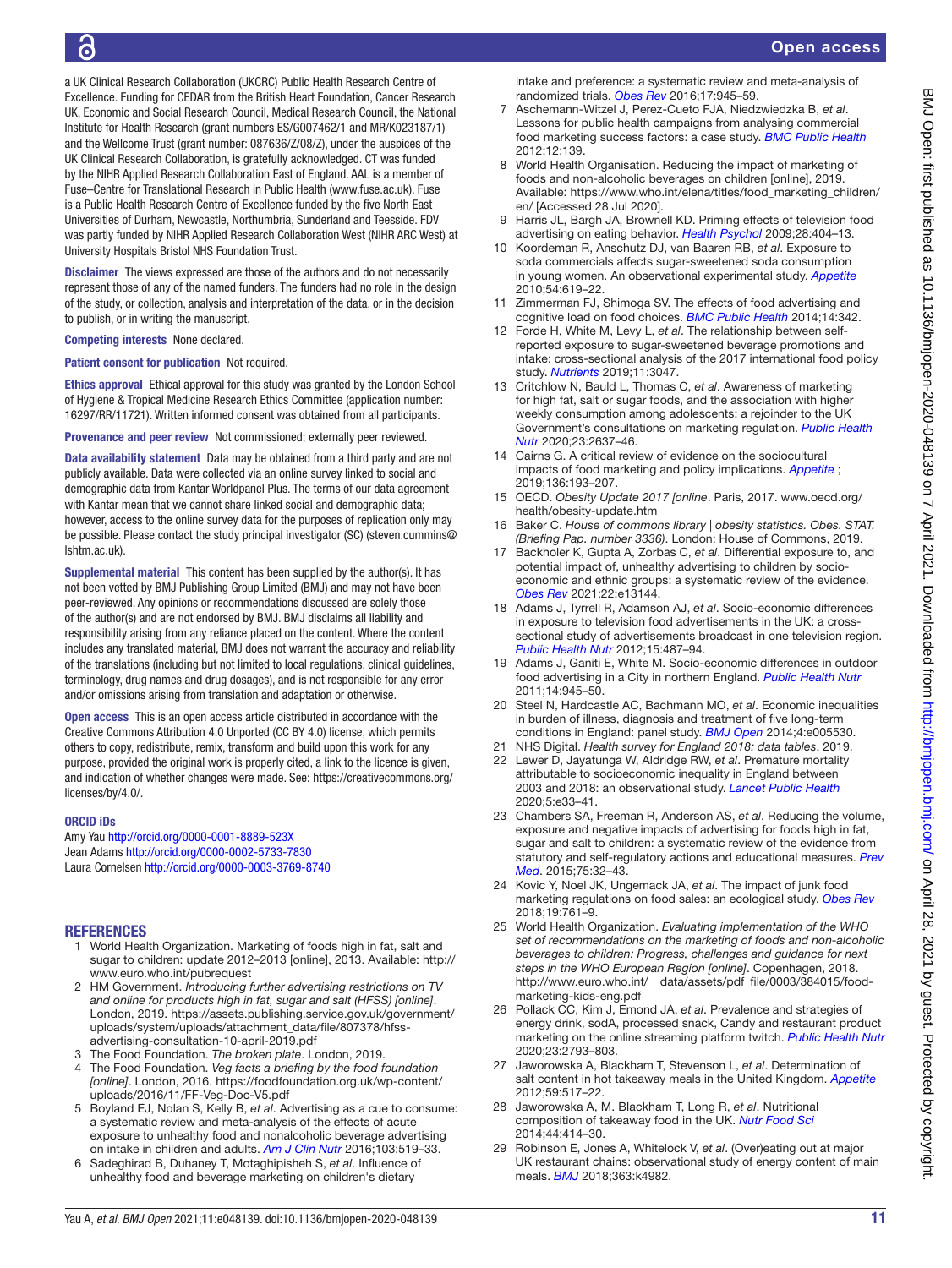### Open access

- <span id="page-11-0"></span>30 Montgomery KC, Chester J. Interactive food and beverage marketing: targeting adolescents in the digital age. *[J Adolesc Health](http://dx.doi.org/10.1016/j.jadohealth.2009.04.006)*. 2009;45:S18–29.
- <span id="page-11-1"></span>31 OutSmart. Who sees OOH? [online], 2021. Available: [https://www.](https://www.outsmart.org.uk/who-sees-ooh) [outsmart.org.uk/who-sees-ooh](https://www.outsmart.org.uk/who-sees-ooh) [Accessed 26 Feb 2021].
- <span id="page-11-2"></span>32 Transport for London. *Advertising annual report 2017/18*. London, 2018.
- <span id="page-11-3"></span>33 Tatum M. *The advertising report*, 2017.
- 34 Advertising Association. *Advertising pays 7: UK advertising's digital revolution [online]*. London, 2019. [https://www.adassoc.org.uk/](https://www.adassoc.org.uk/wp-content/uploads/2019/06/Ad-Pays-7-UK-Advertisings-Digital-Revolution-compressed.pdf) [wp-content/uploads/2019/06/Ad-Pays-7-UK-Advertisings-Digital-](https://www.adassoc.org.uk/wp-content/uploads/2019/06/Ad-Pays-7-UK-Advertisings-Digital-Revolution-compressed.pdf)[Revolution-compressed.pdf](https://www.adassoc.org.uk/wp-content/uploads/2019/06/Ad-Pays-7-UK-Advertisings-Digital-Revolution-compressed.pdf)
- <span id="page-11-4"></span>35 Forbes Insights. *Reaching the right audience. How brands are using audience targeting in digital advertising [online]*. Jersey City, 2015. [https://info.quantcast.com/rs/quantcast/images/Quantcast\\_F-](https://info.quantcast.com/rs/quantcast/images/Quantcast_F-Insights_Report-36_Final-Web.pdf)[Insights\\_Report-36\\_Final-Web.pdf](https://info.quantcast.com/rs/quantcast/images/Quantcast_F-Insights_Report-36_Final-Web.pdf)
- <span id="page-11-20"></span>36 Freeman B, Kelly B, Vandevijvere S, *et al*. Young adults: beloved by food and drink marketers and forgotten by public health? *[Health](http://dx.doi.org/10.1093/heapro/dav081)  [Promot Int](http://dx.doi.org/10.1093/heapro/dav081)* 2016;31:954–61.
- 37 Buston O. Lifting the lid on the secretive online strategies global food giants are using to manipulate British children 2020.
- 38 Yau A, Adams J, Monsivais P. Time trends in adherence to UK dietary recommendations and associated sociodemographic inequalities, 1986-2012: a repeated cross-sectional analysis. *[Eur J Clin Nutr](http://dx.doi.org/10.1038/s41430-018-0347-z)* 2019;73:997–1005.
- <span id="page-11-5"></span>39 Mills SDH, Tanner LM, Adams J. Systematic literature review of the effects of food and drink advertising on food and drink-related behaviour, attitudes and beliefs in adult populations. *[Obes Rev](http://dx.doi.org/10.1111/obr.12012)* 2013;14:303–14.
- 40 Cummins S. Restricting advertising of high fat, salt and sugar foods and drinks on the Transport for London network: evaluation of a natural experiment [online], 2019. Available: [http://www.isrctn.com/](http://www.isrctn.com/ISRCTN19928803) [ISRCTN19928803](http://www.isrctn.com/ISRCTN19928803)
- <span id="page-11-6"></span>41 Berger N, Cummins S, Smith RD, *et al*. Recent trends in energy and nutrient content of take-home food and beverage purchases in Great Britain: an analysis of 225 million food and beverage purchases over 6 years. *[BMJ Nutr Prev Health](http://dx.doi.org/10.1136/bmjnph-2019-000036)* 2019;2:63–71.
- <span id="page-11-7"></span>42 Cornelsen L, Berger N, Cummins S, *et al*. Socio-economic patterning of expenditures on 'out-of-home' food and non-alcoholic beverages by product and place of purchase in Britain. *[Soc Sci Med](http://dx.doi.org/10.1016/j.socscimed.2019.112361)* 2019;235:112361.
- <span id="page-11-8"></span>43 National Readership Survey. Social grade [online], 2018. Available: [http://www.nrs.co.uk/nrs-print/lifestyle-and-classification-data/](http://www.nrs.co.uk/nrs-print/lifestyle-and-classification-data/social-grade/) [social-grade/](http://www.nrs.co.uk/nrs-print/lifestyle-and-classification-data/social-grade/) [Accessed 22 Sep 2020].
- <span id="page-11-9"></span>44 Cairns G, Angus K, Hastings G, *et al*. Systematic reviews of the evidence on the nature, extent and effects of food marketing to children. A retrospective summary. *[Appetite](http://dx.doi.org/10.1016/j.appet.2012.04.017)* 2013;62:209–15.
- <span id="page-11-10"></span>45 Hammond D. International food policy study [online], 2019. Available: <http://foodpolicystudy.com/about/>
- <span id="page-11-11"></span>46 Adams J, Simpson E, White M. Variations in food and drink advertising in UK monthly women's magazines according to season, magazine type and socio-economic profile of readers: a descriptive study of publications over 12 months. *[BMC Public Health](http://dx.doi.org/10.1186/1471-2458-11-368)* 2011;11:368.
- <span id="page-11-12"></span>Ng CD. Biases in self-reported height and weight measurements and their effects on modeling health outcomes. *[SSM Popul Health](http://dx.doi.org/10.1016/j.ssmph.2019.100405)* 2019;7:100405.
- <span id="page-11-13"></span>48 NatCen Social Research. *MRC elsie widdowson laboratory. National diet and nutrition survey years 1-9, 2008/09-2016/17*. 15th edn, 2019.
- <span id="page-11-14"></span>49 Office for National Statistics. *Families and households in the UK: 2019*. Southampton: Office for National Statistics, 2019.
- <span id="page-11-15"></span>50 Huang CY, Reisch LA, Gwozdz W, *et al*. Pester power and its consequences: do European children's food purchasing requests relate to diet and weight outcomes? *[Public Health Nutr](http://dx.doi.org/10.1017/S136898001600135X)* 2016;19:2393–403.
- 51 Whalen R, Harrold J, Child S, *et al*. The health halo trend in UK television food advertising viewed by children: the rise of implicit and explicit health messaging in the promotion of unhealthy foods. *[Int J](http://dx.doi.org/10.3390/ijerph15030560)  [Environ Res Public Health](http://dx.doi.org/10.3390/ijerph15030560)* 2018;15:560.
- 52 Kumanyika S, Grier S. Targeting interventions for ethnic minority and low-income populations. *[Future Child](http://dx.doi.org/10.1353/foc.2006.0005)* 2006;16:187–207.
- 53 Lucan SC, Maroko AR, Sanon OC, *et al*. Unhealthful food-andbeverage advertising in subway stations: targeted marketing, vulnerable groups, dietary intake, and poor health. *[J Urban Health](http://dx.doi.org/10.1007/s11524-016-0127-9)* 2017;94:220–32.
- <span id="page-11-16"></span>54 Kelly B, Cretikos M, Rogers K, *et al*. The commercial food landscape: outdoor food advertising around primary schools in Australia. *[Aust N](http://dx.doi.org/10.1111/j.1753-6405.2008.00303.x)  [Z J Public Health](http://dx.doi.org/10.1111/j.1753-6405.2008.00303.x)* 2008;32:522–8.
- <span id="page-11-17"></span>55 Campaign for Better Transport. *Why getting transport right matters to young people [online]*. London, 2013. [http://www.bettertransport.org.](http://www.bettertransport.org.uk/files/Young_People_and_Buses_FINAL_forweb_0.pdf) [uk/files/Young\\_People\\_and\\_Buses\\_FINAL\\_forweb\\_0.pdf](http://www.bettertransport.org.uk/files/Young_People_and_Buses_FINAL_forweb_0.pdf)
- 56 Transport for London. *TfL bus user survey 2014*. London, 2014. 57 Stamatakis E, Coombs N, Rowlands A, *et al*. Objectively-
- <span id="page-11-18"></span>assessed and self-reported sedentary time in relation to multiple socioeconomic status indicators among adults in England: a crosssectional study. *[BMJ Open](http://dx.doi.org/10.1136/bmjopen-2014-006034)* 2014;4:e006034.
- 58 Ofcom. *Adults' media use and attitudes report [online]*. London, 2019. [http://stakeholders.ofcom.org.uk/market-data-research/media](http://stakeholders.ofcom.org.uk/market-data-research/media-literacy/media-lit-research/adults-2013/)[literacy/media-lit-research/adults-2013/](http://stakeholders.ofcom.org.uk/market-data-research/media-literacy/media-lit-research/adults-2013/)
- <span id="page-11-19"></span>59 Forehand MR, Deshpandé R, Reed A. Identity salience and the influence of differential activation of the social self-schema on advertising response. *[J Appl Psychol](http://dx.doi.org/10.1037/0021-9010.87.6.1086)* 2002;87:1086–99.
- <span id="page-11-21"></span>60 Just Eat Group. *2018 capital markets day*. London, 2018.
- 61 Cancer Research UK. 86% of teens exposed to junk food ads on social media [online], 2020. Available: [https://www.](https://www.cancerresearchuk.org/about-us/cancer-news/press-release/2020-12-18-86-of-teens-exposed-to-junk-food-ads-on-social-media) [cancerresearchuk.org/about-us/cancer-news/press-release/2020-](https://www.cancerresearchuk.org/about-us/cancer-news/press-release/2020-12-18-86-of-teens-exposed-to-junk-food-ads-on-social-media) [12-18-86-of-teens-exposed-to-junk-food-ads-on-social-media](https://www.cancerresearchuk.org/about-us/cancer-news/press-release/2020-12-18-86-of-teens-exposed-to-junk-food-ads-on-social-media) [Accessed 26 Feb 2021].
- <span id="page-11-22"></span>62 Folkvord F, Anschütz DJ, Boyland E, *et al*. Food advertising and eating behavior in children. *[Curr Opin Behav Sci](http://dx.doi.org/10.1016/j.cobeha.2015.11.016)* 2016;9:26–31.
- <span id="page-11-23"></span>63 Signal LN, Stanley J, Smith M, *et al*. Children's everyday exposure to food marketing: an objective analysis using wearable cameras. *[Int J](http://dx.doi.org/10.1186/s12966-017-0570-3)  [Behav Nutr Phys Act](http://dx.doi.org/10.1186/s12966-017-0570-3)* 2017;14:137.
- 64 Department of Health and Social Care. *Global public health directorate: obesity food and nutrition/10800. Childhood obesity: a plan for action Chapter 2 [online]*. London: HM Government, 2018. <www.nationalarchives.gov.uk/doc/open-government-licence/>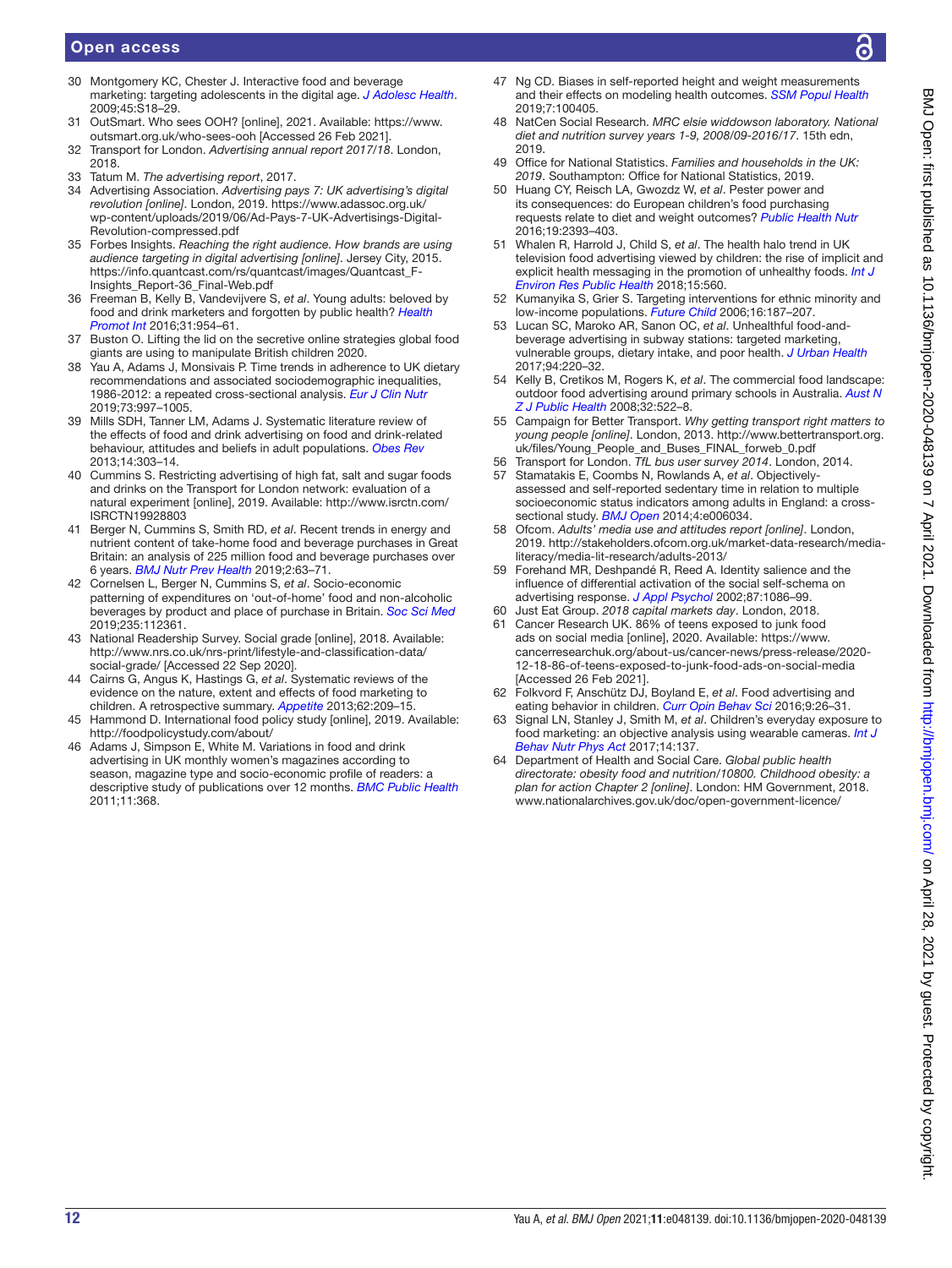## **SUPPLEMENTARY MATERIAL**

**Supplementary Table S1.** Definitions of product categories as presented in survey questions

| <b>Product category</b> | Definition in survey                                                                                                                                                                                                                                                         |
|-------------------------|------------------------------------------------------------------------------------------------------------------------------------------------------------------------------------------------------------------------------------------------------------------------------|
| Processed HFSS foods    | Processed foods high in salt, sugar and fat are those such as sugary drinks, meals from fast food chains, ready meals,<br>sit down meals, sugary breakfast cereals, sweet snacks (e.g. chocolate bars, sweets, cookies/biscuits), savoury                                    |
| Sugary drinks           | snacks (e.g. crisps, salted/flavoured nuts) and desserts (cakes, ice-cream and flavoured yoghurts).<br>SUGARY DRINKS are drinks that contain added sugar, like fizzy drinks, fruit drinks, sports drinks, energy drinks,                                                     |
|                         | diluted cordials/squash, chocolate milk, and specialty flavoured hot drinks that have added sugar but DO<br>NOT INCLUDE pure fruit juice.                                                                                                                                    |
| Sugary cereals          | SUGARY CEREALS are those that contain added sugar such as chocolate or other flavouring/ fillings e.g. Coco Pops,<br>Krave or are sweetened with frosting or added sugar e.g. Frosties, Sugar Puffs. DO NOT INCLUDE cereals like<br>Weetabix, Ready Brek, Oatmeal/Porridge). |
| Sweet snacks            | SWEET SNACKS are foods such as chocolate bars, cookies/biscuits, danish pastries, granola bars, sweets or other<br>confectionary.                                                                                                                                            |
| Fast food               | These can be MEALS, FOODS OR DRINKS from fast-food chains or take-aways (e.g., Burger King, Dominos,<br>McDonalds, KFC, fish and chip shops, Indian or Chinese Takeaway).                                                                                                    |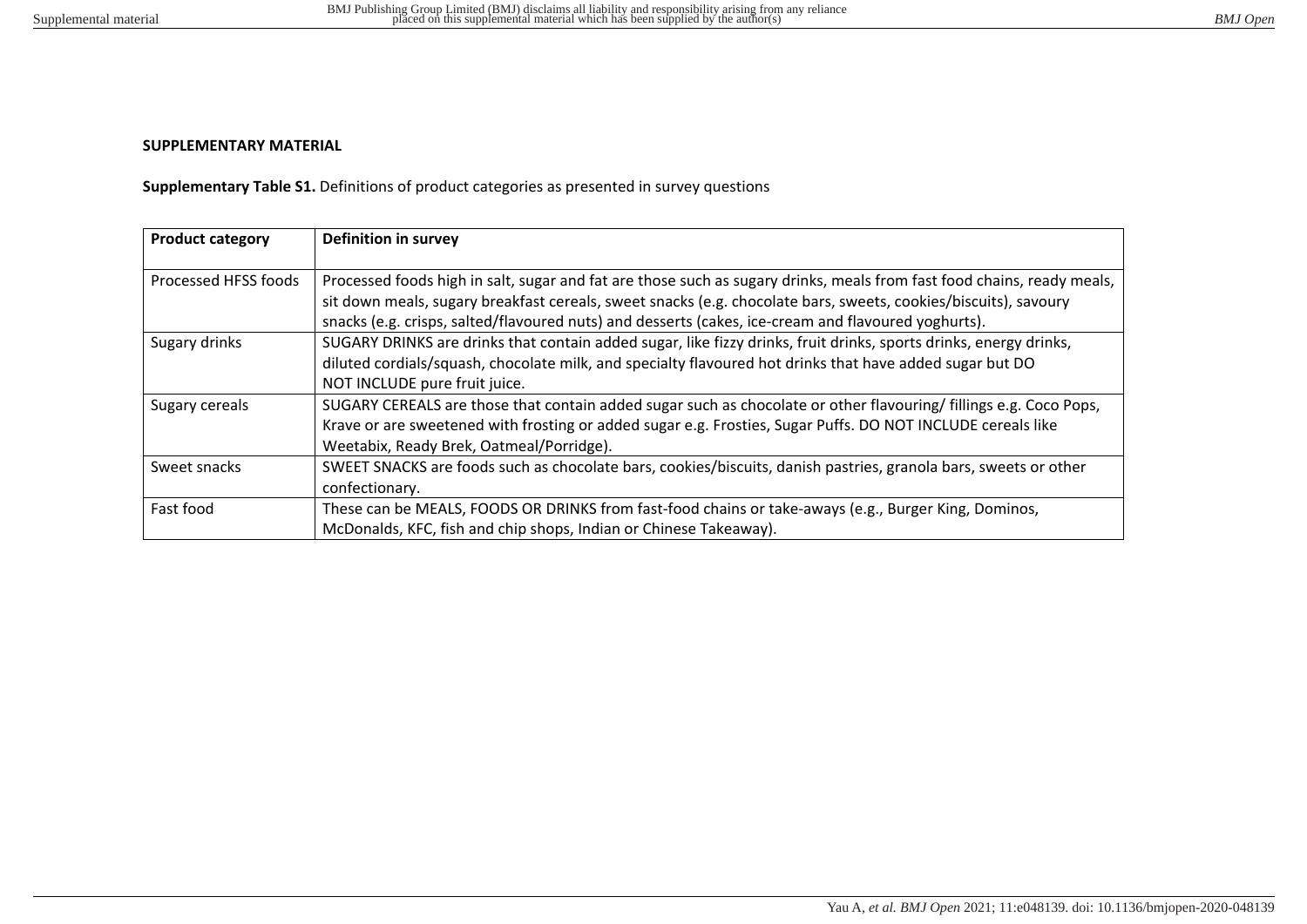| Sociodemographic characteristic  |                             | Any          | <b>Processed HFSS</b> | <b>Sugary drinks</b> | <b>Sugary cereals</b> | <b>Sweet snacks</b> | <b>Fast food</b> | <b>Digital food</b>  |
|----------------------------------|-----------------------------|--------------|-----------------------|----------------------|-----------------------|---------------------|------------------|----------------------|
|                                  |                             |              | foods                 |                      |                       |                     |                  | delivery<br>services |
| All                              |                             | 1314 (84.7)  | 1059 (68.2)           | 813 (52.4)           | 653 (42.1)            | 853 (55.0)          | 1107 (71.3)      | 852 (54.9)           |
| Sex, N (%)                       | Male                        | 370 (83.9)   | 277 (62.8)            | 228 (51.7)           | 195 (44.2)            | 235 (53.3)          | 316 (71.7)       | 249 (56.5)           |
|                                  | Female                      | 944 (85.0)   | 782 (70.4)            | 585 (52.7)           | 458 (41.2)            | 618 (55.6)          | 791 (71.2)       | 603 (54.3)           |
| $X^2$ (P-value)                  |                             | 0.28(0.598)  | 8.36 (0.004)**        | 0.11(0.734)          | 1.16(0.281)           | 0.70(0.404)         | 0.03(0.857)      | 0.61(0.435)          |
| Age group (years),               | 18-34                       | 157 (83.5)   | 129 (68.6)            | 96(51.1)             | 74 (36.4)             | 105 (55.9)          | 131 (69.7)       | 113(60.1)            |
| N(%)                             | 35-44                       | 253 (84.6)   | 211 (70.6)            | 155(51.8)            | 134 (44.8)            | 161 (53.9)          | 210 (70.2)       | 176 (58.9)           |
|                                  | 45-54                       | 348 (84.7)   | 263 (64.0)            | 206 (50.1)           | 166 (40.4)            | 216 (52.6)          | 294 (71.5)       | 220 (53.5)           |
|                                  | 55-64                       | 286 (85.4)   | 235 (70.2)            | 190 (56.7)           | 151 (45.1)            | 193 (57.6)          | 252 (75.2)       | 191 (57.0)           |
|                                  | $\geq 65$                   | 270 (84.6)   | 221 (69.3)            | 166 (52.0)           | 128 (40.1)            | 178 (55.8)          | 220 (69.0)       | 152 (47.7)           |
| $X^2$ (P-value)                  |                             | 0.32(0.988)  | 4.91 (0.297)          | 3.55 (0.471)         | 3.70 (0.448)          | 2.21(0.697)         | 3.79 (0.435)     | 11.6 (0.020)*        |
| Socioeconomic                    | AB                          | 276 (80.9)   | 210(61.6)             | 165 (48.4)           | 119 (34.9)            | 169 (49.6)          | 231(67.7)        | 168 (49.3)           |
| position, N (%)                  | C1C2                        | 798 (86.2)   | 643 (69.4)            | 492 (53.1)           | 410 (44.3)            | 523 (56.5)          | 671 (72.5)       | 525 (56.7)           |
|                                  | DE                          | 240 (84.2)   | 206 (72.3)            | 156 (54.7)           | 124 (43.5)            | 161 (56.5)          | 205 (71.9)       | 159 (55.8)           |
| $X^2$ (P-value)                  |                             | 5.32 (0.070) | $9.73(0.008)*$        | 3.02 (0.220)         | $9.29(0.010)*$        | 5.15 (0.076)        | 2.78 (0.249)     | 5.67 (0.059)         |
| Children in the                  | No                          | 951 (85.7)   | 768 (69.2)            | 598 (53.9)           | 465 (41.9)            | 621 (56.0)          | 807 (72.7)       | 615 (55.4)           |
| household, N (%)                 | Yes                         | 363 (82.1)   | 291 (65.8)            | 215 (48.6)           | 188 (42.5)            | 232 (52.5)          | 300 (67.9)       | 237 (53.6)           |
| $X2$ (P-value)                   |                             | 3.07 (0.080) | 1.64(0.200)           | 3.47 (0.063)         | 0.05(0.817)           | 1.53(0.217)         | 3.61(0.058)      | 0.41(0.523)          |
| Working status, N                | Full-time                   | 519 (84.8)   | 418 (68.3)            | 328 (53.6)           | 267 (43.6)            | 350 (57.2)          | 445 (72.7)       | 365 (59.6)           |
| (%)                              | Part-time                   | 187 (83.9)   | 151 (67.7)            | 112 (50.2)           | 91 (40.8)             | 116 (52.0)          | 154 (69.1)       | 115 (51.6)           |
|                                  | Self-employed               | 113 (86.3)   | 82 (62.6)             | 64 (48.9)            | 49 (37.4)             | 68 (51.9)           | 97 (74.1)        | 67 (51.2)            |
|                                  | Retired                     | 290 (84.8)   | 241 (70.5)            | 181 (52.9)           | 145 (42.4)            | 192 (56.1)          | 241 (70.5)       | 171 (50.0)           |
|                                  | Not looking/ unable to work | 179 (83.6)   | 148 (69.2)            | 111 (51.9)           | 87 (40.7)             | 110 (51.4)          | 151 (70.6)       | 117 (54.7)           |
|                                  | Other                       | 26(86.7)     | 19 (63.3)             | 17 (56.7)            | 14 (46.7)             | 17 (56.7)           | 19 (63.3)        | 17 (56.7)            |
| $X^2$ (P-value)                  |                             | 0.65(0.986)  | 3.15 (0.676)          | 1.71 (0.887)         | 2.38 (0.795)          | 3.82 (0.575)        | 2.73(0.741)      | 10.66 (0.059)        |
| Region, N (%)                    | London                      | 706 (83.4)   | 485 (68.8)            | 390 (55.3)           | 300 (42.6)            | 377 (53.5)          | 509 (72.2)       | 416 (59.0)           |
|                                  | North                       | 608 (86.2)   | 574 (67.8)            | 423 (49.9)           | 353 (41.7)            | 476 (56.2)          | 598 (70.6)       | 436 (51.5)           |
| $X^2$ (P-value)                  |                             | 2.47(0.116)  | 0.19(0.666)           | 4.46 (0.035)*        | 0.12(0.728)           | 1.15(0.283)         | 0.48(0.489)      | $8.81(0.003)$ **     |
| * P<0.05, ** P<0.01, *** P<0.001 |                             |              |                       |                      |                       |                     |                  |                      |

**Supplementary Table S2.** Number (%) of participants who reported seeing or hearing advertising for less healthy products and digital food delivery services in the past 7 days by sociodemographic characteristics, stratified by HFSS product category (*n*=1552)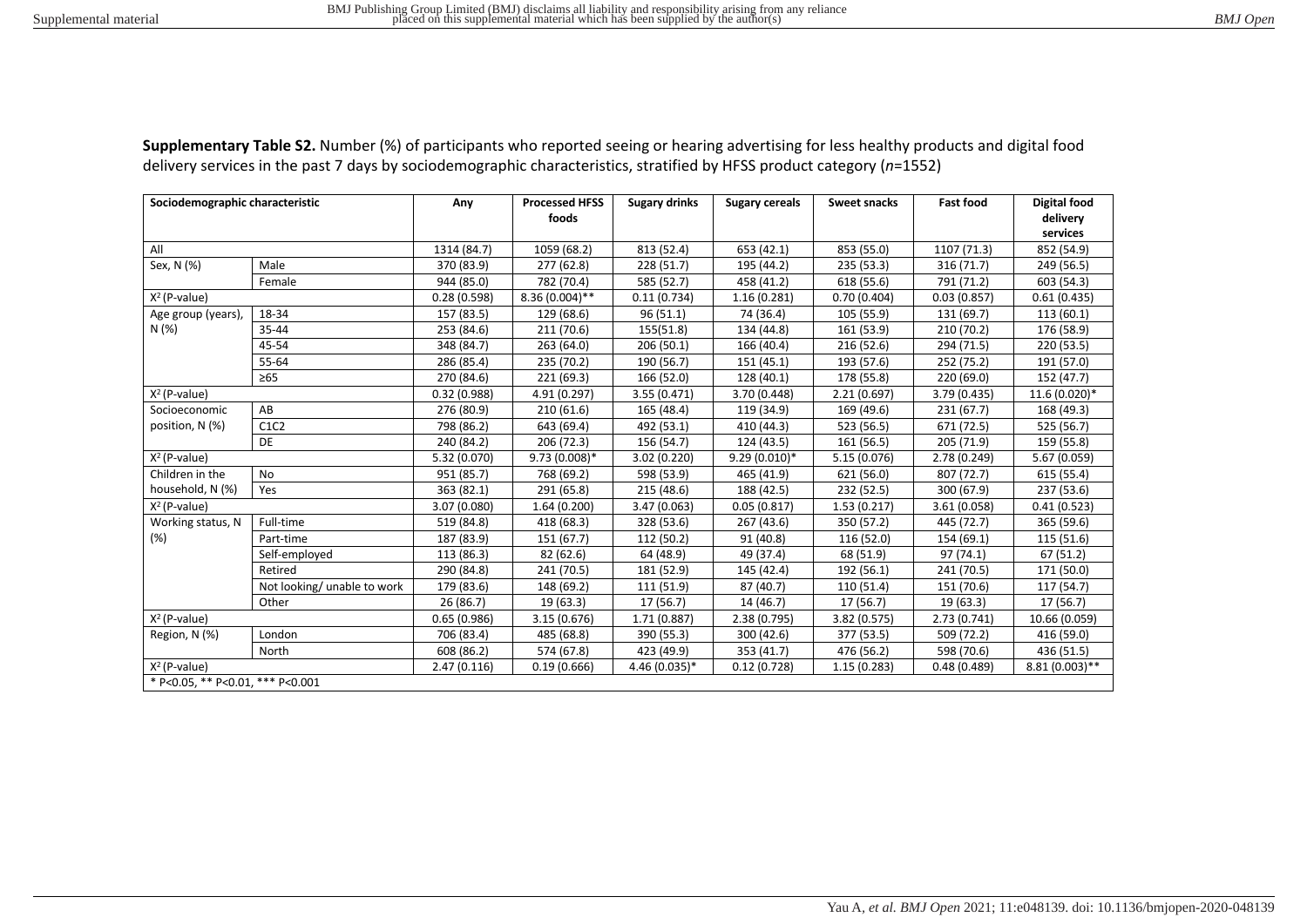| Sociodemographic characteristic  |                             | <b>Traditional</b> | <b>Digital</b>      | Recreational | <b>Functional</b> | <b>Transport</b>    |
|----------------------------------|-----------------------------|--------------------|---------------------|--------------|-------------------|---------------------|
| All                              |                             | 1148 (74.0)        | 600 (38.7)          | 292 (18.8)   | 799 (51.5)        | 565 (36.4)          |
|                                  | Male                        |                    |                     |              |                   |                     |
| Sex, N (%)                       |                             | 318 (72.1)         | 179 (40.6)          | 87 (19.7)    | 231 (52.4)        | 172 (39.0)          |
|                                  | Female                      | 830 (74.7)         | 421 (37.9)          | 205 (18.5)   | 568 (51.1)        | 393 (35.4)          |
| $X^2$ (P-value)                  |                             | 1.11(0.293)        | 0.97(0.325)         | 0.34(0.562)  | 0.20(0.655)       | 1.80 (0.180)        |
| Age group (years),               | 18-34                       | 130 (69.2)         | 108 (57.5)          | 41 (21.8)    | 107 (56.9)        | 87 (46.3)           |
| N(%)                             | 35-44                       | 215 (71.9)         | 155 (51.8)          | 61(20.4)     | 161 (53.9)        | 128 (42.8)          |
|                                  | 45-54                       | 300 (73.0)         | 157 (38.2)          | 66 (16.1)    | 204 (49.6)        | 144 (35.0)          |
|                                  | 55-64                       | 258 (77.0)         | 109 (32.5)          | 69 (20.6)    | 173 (51.6)        | 109 (32.5)          |
|                                  | $\geq 65$                   | 245 (76.8)         | 71 (22.3)           | 55 (17.2)    | 154 (48.3)        | 97 (30.4)           |
| $X^2$ (P-value)                  |                             | 6.08(0.193)        | 91.4 $(<0.001)$ *** | 4.85 (0.303) | 4.77 (0.312)      | 20.66 (< 0.001) *** |
| Socioeconomic                    | AB                          | 231(67.7)          | 121 (35.5)          | 64 (18.8)    | 167 (49.0)        | 125 (36.7)          |
| position, N (%)                  | C1C2                        | 703 (75.9)         | 363 (39.2)          | 175 (18.9)   | 484 (52.3)        | 342 (36.9)          |
|                                  | <b>DE</b>                   | 214(75.1)          | 116 (40.7)          | 53 (18.6)    | 148 (51.9)        | 98 (34.4)           |
| $X^2$ (P-value)                  |                             | 8.88 (0.012)**     | 2.07(0.356)         | 0.01(0.993)  | 1.11(0.574)       | 0.62(0.732)         |
| Children in the                  | No                          | 834 (75.1)         | 391 (35.2)          | 217 (19.6)   | 573 (51.6)        | 401 (36.1)          |
| household, N (%)                 | Yes                         | 314 (71.0)         | 209 (47.3)          | 75 (17.0)    | 226(51.1)         | 164 (37.1)          |
| $X^2$ (P-value)                  |                             | 2.75 (0.097)       | 19.39 (< 0.001) *** | 1.38(0.240)  | 0.03(0.862)       | 0.13(0.718)         |
| Working status, N                | Full-time                   | 451 (73.7)         | 284 (46.4)          | 126 (20.6)   | 333 (54.4)        | 254 (41.5)          |
| (%)                              | Part-time                   | 161 (72.2)         | 91 (40.8)           | 40 (17.9)    | 107 (48.0)        | 72 (32.3)           |
|                                  | Self-employed               | 93 (71.0)          | 50 (38.2)           | 21(16.0)     | 68 (51.9)         | 57 (43.5)           |
|                                  | Retired                     | 262 (76.6)         | 78 (22.8)           | 59 (17.3)    | 163 (47.7)        | 100 (29.2)          |
|                                  | Not looking/ unable to work | 160 (74.8)         | 88 (41.1)           | 38 (17.8)    | 113 (52.8)        | 66 (30.8)           |
|                                  | Other                       | 21(70.0)           | 9(30.0)             | 8(26.7)      | 15 (50.0)         | 16(53.3)            |
| $X^2$ (P-value)                  |                             | 2.54 (0.770)       | 53.67 (< 0.001) *** | 3.95 (0.556) | 5.38 (0.371)      | 25.52 (< 0.001) *** |
| Region, N (%)                    | London                      | 528 (75.9)         | 287 (40.7)          | 139 (19.7)   | 376 (53.3)        | 321 (45.5)          |
|                                  | North                       | 620 (73.2)         | 313 (37.0)          | 153 (18.1)   | 423 (49.9)        | 244 (28.8)          |
| $X^2$ (P-value)                  |                             | 0.57(0.449)        | 2.29(0.130)         | 0.69(0.407)  | 1.77(0.183)       | 46.48 (< 0.001) *** |
| * P<0.05, ** P<0.01, *** P<0.001 |                             |                    |                     |              |                   |                     |

**Supplementary Table S3.** Number (%) of participants who reported seeing or hearing advertising for less healthy products and digital food delivery services in the past 7 days by sociodemographic characteristics, stratified by advertising setting (*n*=1552)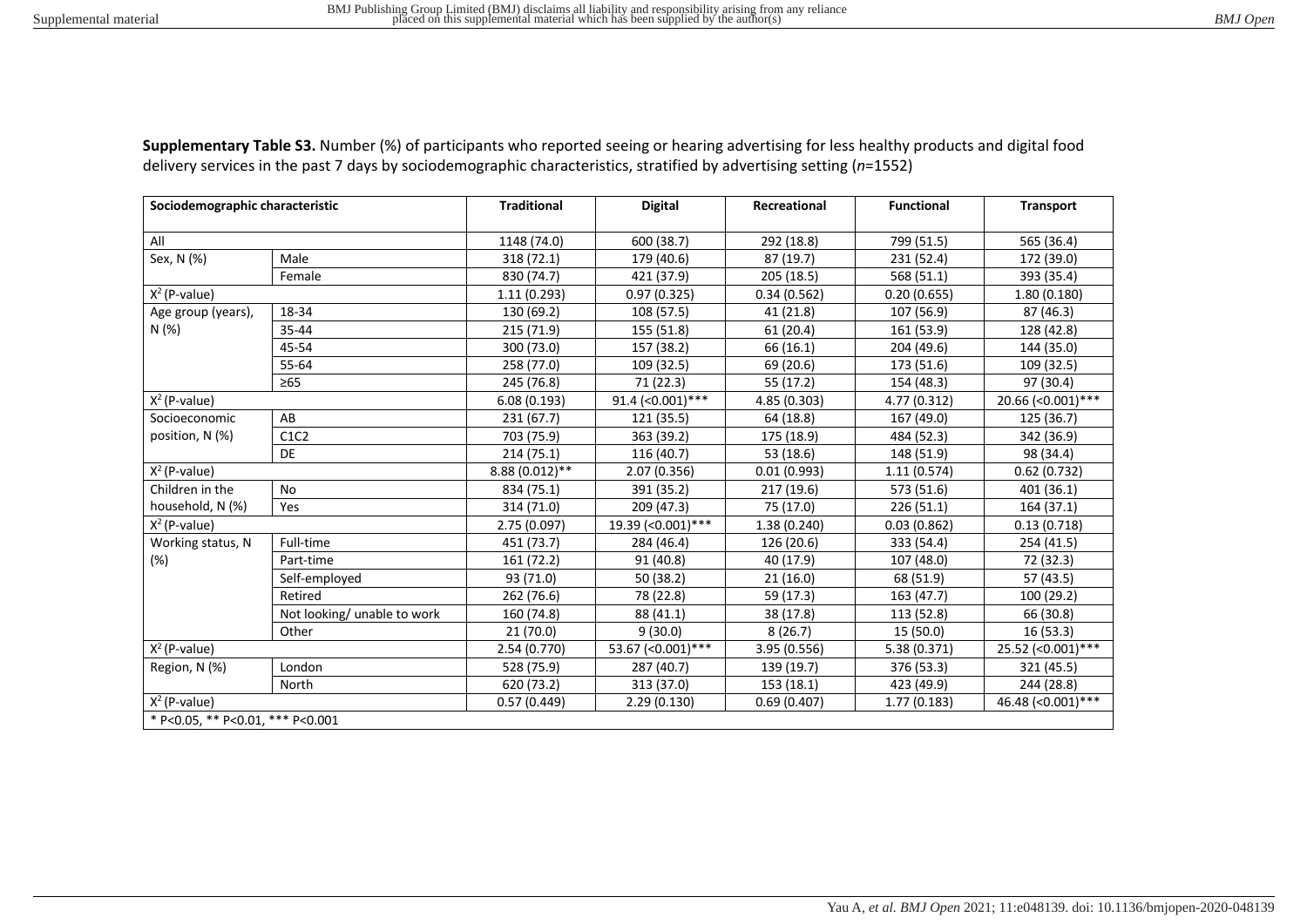| <b>Advertised</b>                | Region | All              | Traditional  | Digital            | Recreational   | Functional     | Transport           |
|----------------------------------|--------|------------------|--------------|--------------------|----------------|----------------|---------------------|
| product/service                  |        |                  |              |                    |                |                |                     |
| All, N (%)                       | All    | 1314 (84.7)      | 1148 (74.0)  | 600 (38.7)         | 292 (18.8)     | 799 (51.5)     | 565 (36.4)          |
|                                  | London | 608 (86.2)       | 528 (74.9)   | 287 (40.7)         | 139 (19.7)     | 376 (53.3)     | 321 (45.5)          |
|                                  |        |                  |              |                    |                |                |                     |
|                                  | North  | 706 (83.4)       | 620 (73.2)   | 313 (37.0)         | 153 (18.1)     | 423 (49.9)     | 244 (28.8)          |
| $X^2$ (P-value)                  |        | 2.47(0.116)      | 0.57(0.449)  | 2.29(0.130)        | 0.69(0.407)    | 1.77(0.183)    | 46.48 (< 0.001) *** |
| Processed HFSS                   | All    | 1059 (68.2)      | 853 (55.0)   | 384 (24.7)         | 135 (8.7)      | 547 (35.2)     | 376 (24.2)          |
| foods, N (%)                     | London | 485 (68.8)       | 387 (54.9)   | 177 (25.1)         | 59 (8.4)       | 253 (35.9)     | 223 (31.6)          |
|                                  | North  | 574 (67.8)       | 466 (55.0)   | 207 (24.4)         | 76 (9.0)       | 294 (34.7)     | 153 (18.1)          |
| $X^2$ (P-value)                  |        | 0.19(0.666)      | 0.002(0.961) | 0.09(0.762)        | 0.18(0.674)    | 0.23(0.629)    | 38.58 (< 0.001) *** |
| Sugary drinks, N (%)             | All    | 813 (52.4)       | 596 (38.3)   | 223 (14.4)         | 114(7.4)       | 318 (20.5)     | 206 (13.3)          |
|                                  | London | 390 (55.3)       | 279 (39.6)   | 105 (14.9)         | 56 (7.9)       | 155 (22.0)     | 117 (16.6)          |
|                                  | North  | 423 (49.9)       | 316 (37.3)   | 118 (13.9)         | 58 (6.9)       | 163 (19.2)     | 89 (10.5)           |
| $X^2$ (P-value)                  |        | 4.46 (0.035)*    | 0.84(0.361)  | 0.29(0.591)        | 0.68(0.410)    | 1.77(0.183)    | 12.39 (< 0.001) *** |
| Sugary cereals, N (%)            | All    | 653 (42.1)       | 502 (32.4)   | 123 (7.9)          | 48 (3.1)       | 215 (13.9)     | 75 (4.8)            |
|                                  | London | 300 (42.6)       | 230 (32.6)   | 62(8.8)            | 26(3.7)        | 100 (14.2)     | 56 (7.9)            |
|                                  | North  | 353 (41.7)       | 272 (32.1)   | 61(7.2)            | 22(2.6)        | 115 (13.6)     | 19(2.2)             |
| $X^2$ (P-value)                  |        | 0.12(0.728)      | 0.05(0.830)  | 1.33 (0.248)       | 1.53(0.217)    | 0.12(0.730)    | 27.18 (< 0.001) *** |
| Sweet snacks, N (%)              | All    | 853 (55.0)       | 639 (41.2)   | 218(14.1)          | 101(6.5)       | 339 (21.8)     | 171 (11.0)          |
|                                  | London | 377 (53.5)       | 273 (38.7)   | 101 (14.3)         | 45 (6.4)       | 163 (23.1)     | 109 (15.5)          |
|                                  | North  | 476 (56.2)       | 366 (43.2)   | 117 (13.8)         | 56 (6.6)       | 176 (20.8)     | 62(7.3)             |
| $X^2$ (P-value)                  |        | 1.15(0.283)      | 3.20 (0.074) | 0.08(0.772)        | 0.03(0.856)    | 1.24(0.266)    | $26.01$ (<0.001)*** |
| Fast food, N (%)                 | All    | 1107 (71.3)      | 855 (55.1)   | 312 (20.1)         | 103(6.6)       | 380 (24.5)     | 327 (21.1)          |
|                                  | London | 509 (72.2)       | 386 (54.8)   | 137 (19.4)         | 53 (7.5)       | 179 (25.4)     | 198 (28.1)          |
|                                  | North  | 598 (70.6)       | 469 (55.4)   | 175 (20.7)         | 50 (5.9)       | 201 (23.7)     | 129 (15.2)          |
| $X^2$ (P-value)                  |        | 0.48(0.489)      | 0.06(0.807)  | 0.36(0.548)        | 1.62(0.203)    | 0.57(0.449)    | 38.23 (< 0.001) *** |
| Digital food delivery            | All    | 852 (54.9)       | 647 (41.7)   | 297 (19.1)         | 37(2.4)        | 115(7.4)       | 126(8.1)            |
| services, N (%)                  | London | 416 (59.0)       | 299 (42.4)   | 163 (23.1)         | 34(3.4)        | 66 (9.4)       | 96 (13.6)           |
|                                  | North  | 436 (51.5)       | 348 (41.1)   | 134 (15.8)         | 13(1.5)        | 49 (5.8)       | 30(3.5)             |
| $X^2$ (P-value)                  |        | $8.81(0.003)$ ** | 0.28(0.598)  | 13.25 (< 0.001) ** | $5.78(0.016)*$ | $7.17(0.007)*$ | 52.36 (< 0.001) *** |
| * P<0.05, ** P<0.01, *** P<0.001 |        |                  |              |                    |                |                |                     |

**Supplementary Table S4.** Number (%) of participants who reported seeing or hearing advertising for less healthy products and digital food delivery services in the past 7 days by product/service advertised and advertising setting, stratified by region (*n*=1552)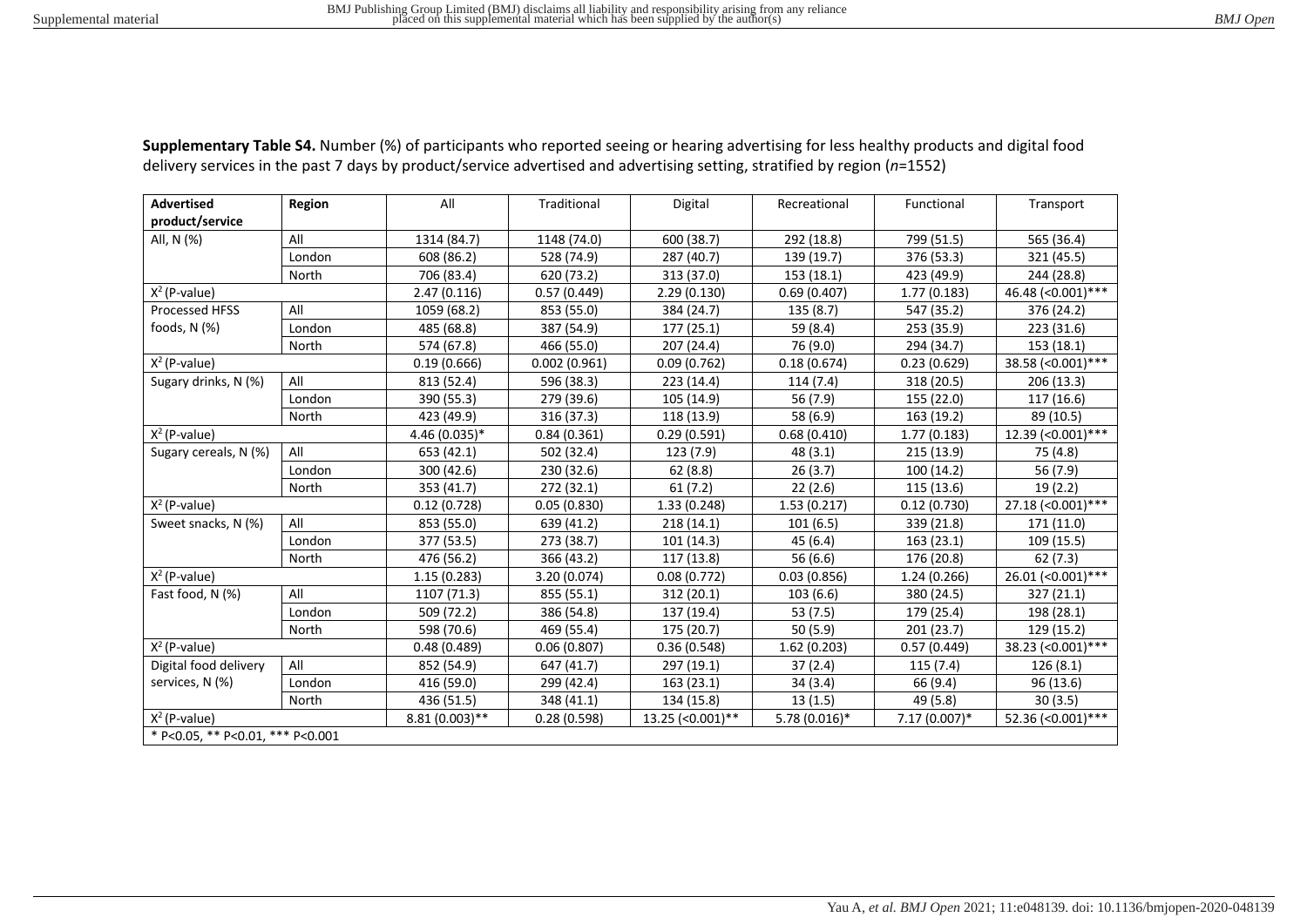**Supplementary Table S5.** Interaction terms (P-values) for interactions between sociodemographic characteristics and region on self-reported advertising exposure

| <b>Advertising type</b>                  | Sex##Region       | Age group##Region   | <b>Socioeconomic</b> | Children##Region | <b>Working</b> |
|------------------------------------------|-------------------|---------------------|----------------------|------------------|----------------|
|                                          |                   |                     | position##Region     |                  | status##Region |
| Any advertising                          | 1.52(0.677)       | 3.91(0.917)         | 5.81(0.325)          | 4.23 (0.238)     | 2.83(0.993)    |
| Processed HFSS foods                     | $10.64(0.014)$ ** | 7.35 (0.600)        | 9.64(0.086)          | 3.41(0.332)      | 6.15(0.863)    |
| Sugary drinks                            | 2.31(0.511)       | 6.40 (0.700)        | 6.62(0.251)          | 3.45(0.327)      | 4.59 (0.949)   |
| Sugary cereal                            | 1.96 (0.580)      | 5.76 (0.764)        | 13.08 (0.023)*       | 2.32 (0.508)     | 14.30 (0.217)  |
| Sweet snacks                             | 2.60(0.457)       | 3.83(0.922)         | 8.88(0.114)          | 1.47 (0.690)     | 9.19(0.605)    |
| Fast food                                | 0.08(0.995)       | 4.05 (0.908)        | 3.37(0.643)          | 3.48(0.323)      | 4.28 (0.961)   |
| Digital food delivery services           | 4.27 (0.233)      | 16.41 (0.059)       | 8.56(0.128)          | 4.15(0.245)      | 13.14 (0.284)  |
| Traditional advertising                  | 2.26(0.520)       | 7.82 (0.553)        | 11.37 (0.044)*       | 1.39 (0.709)     | 9.29(0.595)    |
| Digital advertising                      | 5.79 (0.122)      | 47.08 (< 0.001)***  | 9.82(0.081)          | 3.27(0.352)      | 22.98 (0.018)* |
| Advertising in recreational environments | 2.32(0.508)       | 10.03 (0.348)       | 3.90(0.564)          | 5.17(0.160)      | 5.90 (0.880)   |
| Advertising in functional environments   | 1.60 (0.660)      | 9.93(0.357)         | 3.81(0.577)          | 3.20(0.362)      | 9.51(0.575)    |
| Advertising across transport networks    | 5.31(0.151)       | 29.90 (< 0.001) *** | 7.43 (0.190)         | 7.25 (0.065)     | 16.69 (0.117)  |
| * P<0.05, ** P<0.01, *** P<0.001         |                   |                     |                      |                  |                |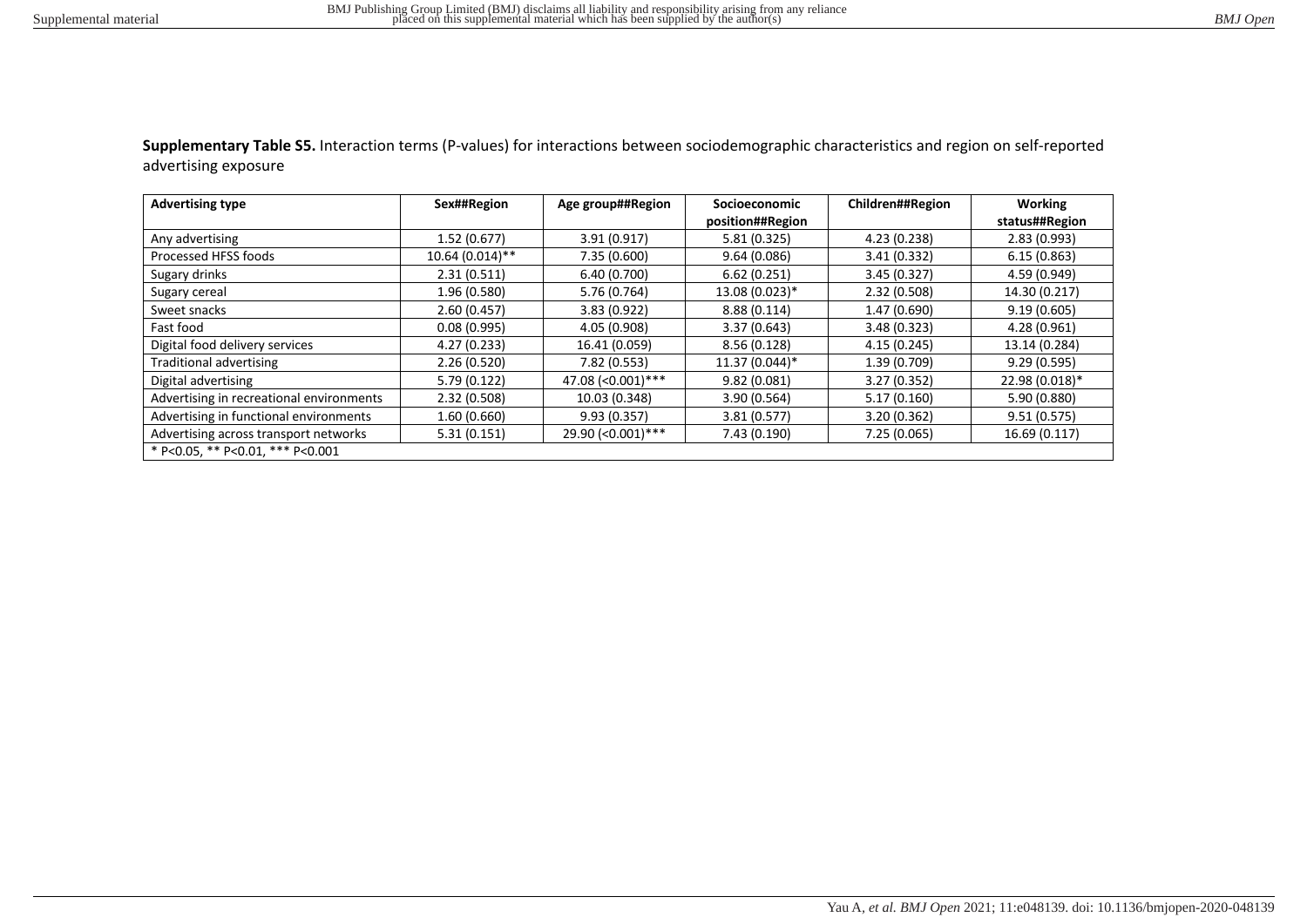**Supplementary Table S6.** Sociodemographic correlates of advertising exposure stratified by product/service advertised and region where interactions were significant (*n*=1552)

| Product/service advertised     | Sex                  | Age group      | Socioeconomic position   | Children in the household | <b>Working status</b> |
|--------------------------------|----------------------|----------------|--------------------------|---------------------------|-----------------------|
| Any advertising                | No interaction       | No interaction | No interaction           | No interaction            | No interaction        |
| Processed HFSS foods           | London               | No interaction | No interaction           | No interaction            | No interaction        |
|                                | $1.18(0.82 - 1.70)$  |                |                          |                           |                       |
|                                | North of England     |                |                          |                           |                       |
|                                | $1.70(1.22-2.37)$ ** |                |                          |                           |                       |
| Sugary drinks                  | No interaction       | No interaction | No interaction           | No interaction            | No interaction        |
| Sugary cereal                  | No interaction       | No interaction | London                   | No interaction            | No interaction        |
|                                |                      |                | $C1C2: 1.35 (0.94-1.95)$ |                           |                       |
|                                |                      |                | DE: 1.75 (1.06-2.88)*    |                           |                       |
|                                |                      |                | North of England         |                           |                       |
|                                |                      |                | C1C2: 1.62 (1.11-2.36)*  |                           |                       |
|                                |                      |                | DE: 1.41 (0.88-2.25)     |                           |                       |
| Sweet snacks                   | No interaction       | No interaction | No interaction           | No interaction            | No interaction        |
| Fast food                      | No interaction       | No interaction | No interaction           | No interaction            | No interaction        |
| Digital food delivery services | No interaction       | No interaction | No interaction           | No interaction            | No interaction        |